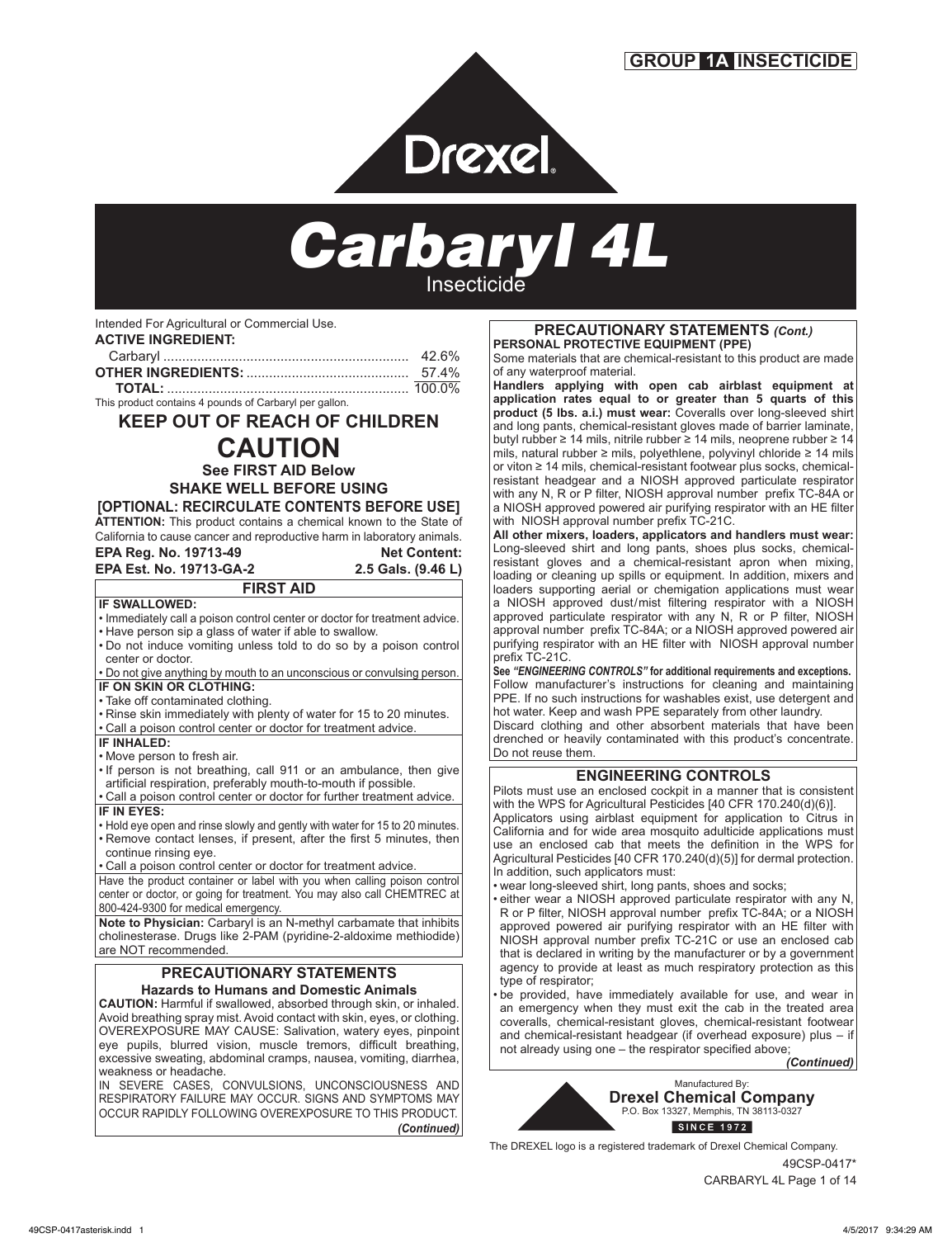## **ENGINEERING CONTROLS** *(Cont.)*

take off any PPE that was worn in the treated area before re-entering the cab, and

• store all such PPE in a chemical-resistant container, such as a plastic bag, to prevent contamination of the inside of the cab.

Human flagging is prohibited, except for flagging to support ultra low volume aerial applications for Rangeland Grasshopper and Mormon Cricket Suppression through the Animal and Plant Health Inspection Service (APHIS) Program or affiliated State programs. Flagging to support aerial application for all other use patterns is limited to the use of Global Positioning System (GPS) or mechanical flaggers.

Flaggers supporting ultra low volume aerial applications for Rangeland Grasshopper and Mormon Cricket Suppression through APHIS program or affiliated State programs must use an enclosed cab that meets the definition in the WPS for Agricultural Pesticides [40 CFR 170.240(d)(5)] for dermal protection. In addition, flaggers must: • wear long-sleeved shirt, long pants, shoes and socks;

either wear a NIOSH-approved dust/mist filtering respirator with a NIOSH approved particulate respirator with any N, R or P filter, NIOSH approval number prefix TC-84A; or a NIOSH approved powered air purifying respirator with an HE filter with NIOSH approval number prefix TC-21C or use an enclosed cab that is declared in writing by the manufacturer or by government agency to provide at least as much respiratory protection as this type of respirator;

be provided, have immediately available for use, and wear in an emergency when they must exit the cab in the treated area: chemical-resistant gloves and chemical-resistant headgear and, if using an enclosed cab that provides respiratory protection, a respirator of the type specified above;

• take off any PPE that was worn in the treated area before re-entering the cab; and

• store all such PPE in a chemical-resistant container, such as plastic bag, to prevent contamination of the inside of the cab.

When applicators use enclosed cabs in a manner that meets the requirements listed in the WPS for Agricultural Pesticides [40 CFR 170.240(d)(5)], the handler PPE requirements may be reduced or modified as specified in the WPS.

# **USER SAFETY RECOMMENDATIONS**

**Users should:** 1) Wash hands thoroughly with soap and water before eating, drinking, chewing gum, using tobacco or using the toilet. 2) Remove clothing / PPE immediately if pesticide gets inside. Then wash thoroughly and put on clean clothing. 3) Remove PPE immediately after handling this product. Wash the outside of gloves before removing. As soon as possible, wash thoroughly and change into clean clothing.

## **ENVIRONMENTAL HAZARDS**

This product is extremely toxic to aquatic invertebrates. For terrestrial uses, do not apply directly to water or to areas where surface water is present or to intertidal areas below the mean high water mark. Discharge from Rice fields may kill aquatic and estuarine invertebrates. Do not apply when weather conditions favor drift from area treated. Drift and runoff may kill aquatic invertebrates in water adjacent to treated areas. Do not contaminate water by cleaning equipment or disposal of wastes. Do not contaminate water when disposing of washwaters.

**BEE CAUTION:** May kill honeybees and other bees in substantial numbers. This product is highly toxic to bees exposed to direct treatment or residues on crops or weeds in bloom.

Notifying beekeepers within 1 mile of treatment area at least 48 hours before product is applied will allow them to take additional steps to protect their bees.

Limiting applications to times when bees are least active, e.g., within 2 hours of sunrise or sunset, will minimize risk to bees.

*For crops in bloom (except Corn and Soybeans):*

Do not apply this product to target crops or weeds in bloom.

#### *For Corn and Soybeans:*

If application cannot be avoided when target crop or weeds are in bloom, limiting applications to times when bees are least active, e.g., within 2 hours of sunrise or sunset, will minimize risk to bees.

## DIRECTIONS FOR USE

It is a violation of Federal law to use this product in a manner inconsistent with its labeling. Read the entire label before using this product. Strictly observe label directions and precautions. Do not apply this product in a way that will contact workers or other persons, either directly or through drift. Only protected handlers may be in the area during application. For any requirements specific to your State or Tribe, consult the agency responsible for pesticide regulation.

#### **AGRICULTURAL USE REQUIREMENTS**

Use this product only in accordance with its labeling and with the Worker Protection Standard (WPS), 40 CFR Part 170. This standard contains requirements for the protection of agricultural workers on farms, forests, nurseries, greenhouses and handlers of Agricultural Pesticides. It contains requirements for training, decontamination, notification and emergency assistance. It also contains specific instructions and exceptions pertaining to the statements on this label about Personal Protective Equipment (PPE), Restricted Entry Interval (REI), and notification to workers. The requirements in this box only apply to uses of this product that are covered by the WPS. Do not enter or allow worker entry into treated areas during the REI. The REI for Carbaryl is 12 hours unless otherwise specified in the directions for use associated with each crop.

PPE required for early entry to treated areas that is permitted under the WPS and that involves contact with anything that has been treated, such as plants, soil or water is: Coveralls over shortsleeved shirt and short pants, chemical-resistant gloves made of any waterproof material, chemical-resistant footwear plus socks and chemical-resistant headgear if overhead exposure.

When the REI for a crop is 7 days or longer, you must notify workers of the application by warning them orally and by posting warning signs at entrances to treated area.

# **NON-AGRICULTURAL USE REQUIREMENTS**

The requirements in this box apply to uses of this product that are NOT within the scope of the WPS for Agricultural Pesticides (40 CFR Part 170). The WPS applies when this product is used to produce agricultural plants on farms, forests, nurseries or greenhouses. Do not enter or allow others to enter the treated area until sprays have dried.

## **USE INFORMATION**

CARBARYL 4L Insecticide is a suspension of microfine Carbaryl insecticide in an aqueous medium. It readily disperses in water to form a spray which may be applied by air or ground.

## **RESISTANCE MANAGEMENT**

#### **GROUP 1A INSECTICIDE**

Carbaryl 4L contains a Group 1A insecticide. Insect biotypes with acquired resistance to Group 1A may eventually dominate the insect population if Group 1A insecticides are used repeatedly in the same field or in successive years as the primary method of control for targeted species. This may result in partial or total loss of control of those species by this product or other Group 1A insecticides. To delay insecticide resistance, consider:

• Avoiding the consecutive use of this product or other Group 1A insecticides that have similar target site of action on the same insect species.

- Using tank-mixtures or pre-mixes with insecticides from a different target site action Group as long as the involved products are all registered for the same use and have different sites of action.
- Basing insecticide use on a comprehensive IPM program.
- Monitoring treated insect populations for loss of field efficacy.
- Contacting your local extension specialist, certified crop advisors, and/or manufacturer for insecticide resistance management and/or IPM recommendations for specific site and resistant pest problems.

# **PLANT RESPONSE PRECAUTIONS**

Application to wet foliage or during period of high humidity may cause injury to tender foliage.

Do not use on Boston ivy, Virginia creeper and Maidenhair fern, as injury may result. Carbaryl may also injure Virginia and Sand pines.

The use of adjuvants may increase the potential for crop injury to sensitive crops.

#### **PRE-HARVEST AND GRAZING RESTRICTIONS AND LIMITATIONS**

For all listed crops and uses, do not apply at greater rates or at more frequent intervals than stated on the label. If forage is grazed or used as feed for dairy and meat animals, follow all use restrictions in order to avoid illegal residues in crops, meat or milk.

Do not use reclaimed irrigation water from crops treated with Carbaryl on crop for which Carbaryl tolerances are not established.

## **APPLICATION INFORMATION**

Calibrate and adjust application equipment to ensure proper rate and accurate placement. To clean spray system after use, drain and flush with water and detergent mixture. Rinse thoroughly with clean water. Refer to the *"STORAGE AND DISPOSAL"* section for disposal instructions.

**Note:** Staining may occur on certain surfaces such as stucco, brick, cinder block and wood. Spray deposits on painted or stained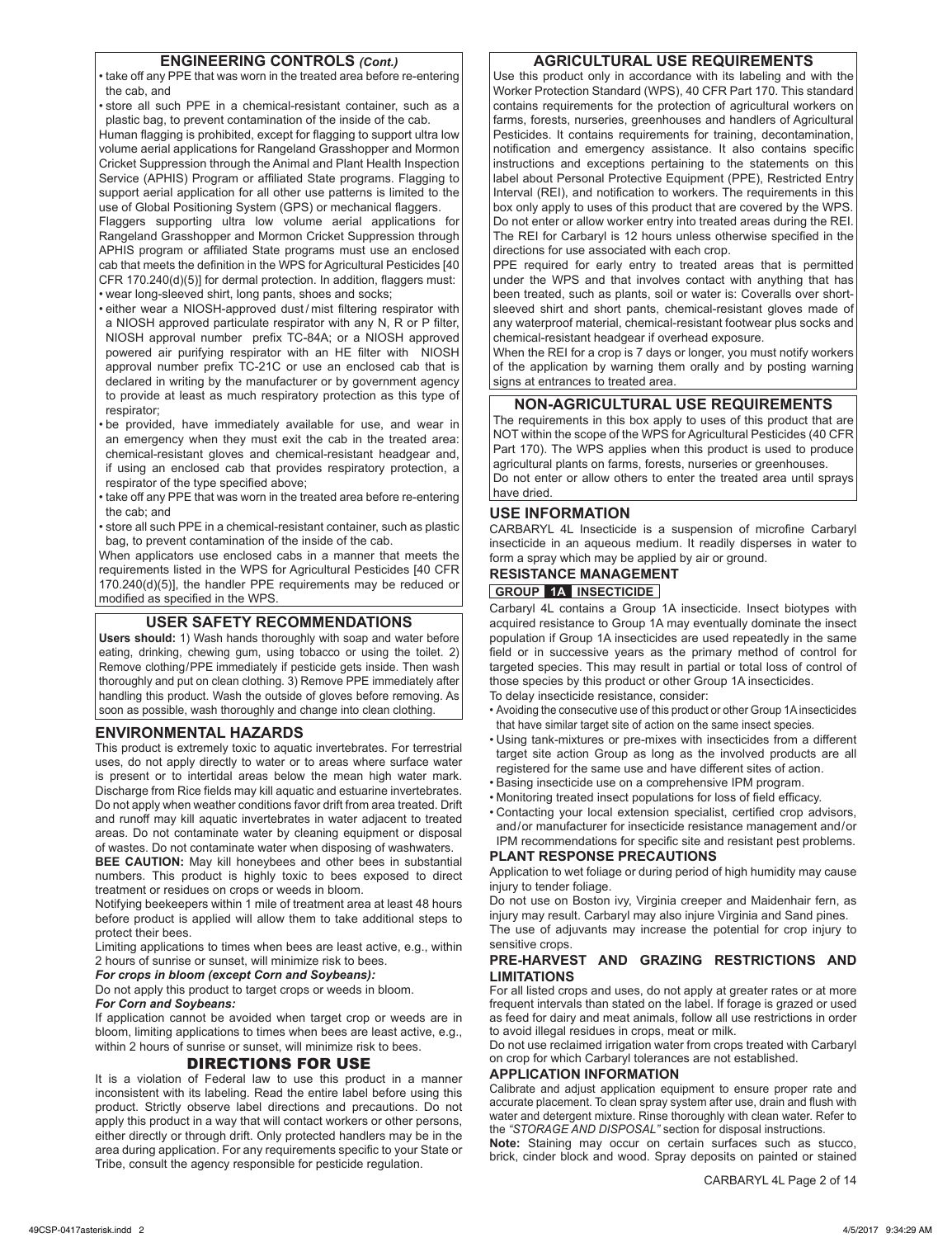surfaces or finishes (i.e., cars, houses, trailers, boats, etc.) should be immediately removed by washing to prevent discoloration. Avoid applications to surfaces where visible spray residues are objectionable. For outdoor use only.

**RESISTANT SPECIES NOTICE:** All references to Armyworms on the crops listed on this label refer to the species, *Pseudaletia unipuncta*, often called the "true armyworm". Except where indicated otherwise, this product is not registered for the control of other Armyworm species. Regional differences have been noted in the susceptibility of certain strains of Colorado potato beetles, Diamondback moths, Fall armyworms and Southern green stink bugs to Carbaryl. If local experience indicates inadequate product performance, use an alternative pesticide.

#### **MIXING, LOADING AND HANDLING INSTRUCTIONS**

To assure a uniform suspension, agitate, stir or recirculate all containers of this product prior to use. Remove oil, rust, scale, pesticide residues and other foreign matter from mix tanks and entire spray system. Flush with clean water. Fill spray or mix tank with one-half to three-fourths the desired amount of water. Start mechanical or hydraulic agitation. Slowly add the required amount of this product and then the remaining volume of water. Include rinse water from container. Prepare only as much spray mixture as can be applied on the day of mixing. Maintain continuous agitation during mixing and application to assure a uniform suspension. Do not store spray mixture for prolonged periods or degradation of Carbaryl may occur. Local water conditions may also accelerate the degradation of spray mixtures containing Carbaryl. See the following *"COMPATIBILITY INFORMATION"*.

#### **COMPATIBILITY INFORMATION**

This product, when diluted with at least an equal volume of water, is compatible with a wide range of pesticides. It is not compatible with diesel fuel, kerosene, fuel oil or aromatic solvents. If compatibility with another product and the resulting crop response is unknown, the mixture should be tested on a small scale. Curdling, precipitation, greasing, layer formation or increased viscosity are symptoms of incompatibility. Incompatibility will reduce product performance and may cause application and handling difficulties or plant injury. Observe all precautions and limitations on labeling of all products used in mixtures. When preparing combination sprays, first add this product to at least an equal volume of water, mix thoroughly and then add combination products to the mixture. Do not apply tank-mix combinations unless your previous experience indicates the mixture is effective and will not result in application problems or plant injury.

Carbaryl is unstable under highly alkaline conditions and mixtures with strong bases, such as Bordeaux, lime-sulfur and casein-lime spreaders and will result in chemical degradation of the insecticide. Do not use this product in water with pH values above 8.0 unless a buffer is added. If necessary, water should be buffered to neutral  $(PH = 7.0)$ before adding this product to the spray tank. Overhead irrigation with alkaline or muddy water after application will also accelerate chemical degradation and may result in reduced product performance.

#### **APPLICATION PROCEDURES**

On all crops, use sufficient gallonage to obtain thorough and uniform coverage. Observe crop label instructions for specific directions regarding spray volume where they occur. Calibrate spray equipment to deliver the required volume. The flow rate of this product diluted 1:1 with water is similar to water. Use of 50 mesh slotted strainers in spray system and 25 mesh slotted strainers behind nozzles is recommended.

**Ground Application:** Apply in sufficient volume for adequate coverage on all crops and sites.

**Aerial Application:** For adequate distribution, use at least 10 gallons of spray mixture per acre for application to tree and orchard crops or at least 2 gallons of spray mixture per acre for application to other crops. EXCEPTION: For use on Rangeland as a pest management approach for grasshoppers under the Reduced Area and Agent Treatment (RAATs) program only, use at least 16 fl. ozs. of finished spray mixture per acre for aerial application.

**Sprinkler Irrigation Systems:** Apply this product only through sprinkler irrigation systems including center pivot and solid set. Do not apply this product through any other type of irrigation system.

**Spray Preparation:** First prepare a suspension of this product in a mix tank. Fill tank with one-half to three-fourths the desired amount of water. Start mechanical or hydraulic agitation. Add the required amount of this product and then the remaining volume of water. (Suspension concentrations using the appropriate dosage per acre recommended on this label per 1 to 4 gallons of water are recommended.) Then set sprinkler to deliver 0.1 to 0.3 inches of water per acre. Start sprinkler and uniformly inject the suspension of this product into the irrigation

water line so as to deliver the desired rate per acre. The suspension of this product should be injected with a positive displacement pump into the main line ahead of a right angle turn to ensure adequate mixing. If you should have any other questions about calibration, you should contact your State Extension Service Specialists, equipment manufacturers or other experts.

**Note:** When treatment with this product has been completed, further field irrigation over the treated area should be avoided for 24 to 48 hours to prevent washing the chemical off the crop.

#### **Applications Through Sprinkler Irrigation Systems:**

Maintain continuous agitation in mix tank during mixing and application to assure a uniform suspension.

Greater accuracy in calibration and distribution will be achieved by injecting a larger volume of a more dilute solution per unit time.

The system must contain a functional check valve, vacuum relief valve and low pressure drain appropriately located on the irrigation pipeline to prevent water source contamination from backflow. The pesticide injection pipeline must contain a functional, automatic, quick-closing check valve to prevent the flow of fluid back toward the injection pump. The pesticide injection pipeline must also contain a functional, normally closed, solenoid-operated valve located on the intake side of the injection pump and connected to the system interlock to prevent fluid from being withdrawn from the supply tank when the irrigation system is either automatically or manually shut down. The system must contain functional interlocking controls to automatically shut off the pesticide injection pump when the water pump motor stops. The irrigation line or water pump must include a functional pressure switch which will stop the water pump motor when the water pressure decreases to the point where pesticide distribution is adversely affected. Systems must use a metering pump, such as a positive displacement injection pump (e.g., diaphragm pump) effectively designed and constructed of materials that are compatible with pesticides and capable of being fitted with a system interlock. Do not apply when wind speed favors drift beyond the area intended for treatment.

#### **Systems Connected to Public Water Systems:**

Public water system means a system for the provision to the public of piped water for human consumption if such system has at least 15 service connections or regularly serves an average of at least 25 individuals daily at least 60 days out of the year.

Chemigation systems connected to public water systems must contain a functional, reduced-pressure zone, back flow preventer (RPZ) or the functional equivalent in the water supply line upstream from the point of pesticide introduction. As an option to the RPZ, the water from the public water system should be discharged into a reservoir tank prior to pesticide introduction. There shall be a complete physical break (air gap) between the flow outlet end of the fill pipe and the top or overflow rim of the reservoir tank of at least twice the inside diameter of the fill pipe.

The pesticide injection pipeline must contain a functional, automatic, quick-closing check valve to prevent the flow of fluid back toward the injection.

The pesticide injection pipeline must contain a functional, normally closed, solenoid operated valve located on the intake side of the injection pump and connected to the system interlock to prevent fluid from being withdrawn from the supply tank when the irrigation system is either automatically or manually shut down.

The system must contain functional interlocking controls to automatically shut off the pesticide injection pump when the water pump motor stops, or in cases where there is no water pump, when the water pressure decreases to the point where pesticide distribution is adversely affected.

Systems must use a metering pump, such as a positive displacement injection pump (e.g., diaphragm pump) effectively designed and constructed of materials that are compatible with pesticides and capable of being fitted with a system interlock.

Do not apply when wind speed favors drift beyond the area intended for treatment, when system connection or fittings leak, when nozzles do not provide uniform distribution or when lines containing the product must be dismantled and drained.

Crop injury, lack of effectiveness or illegal pesticide residues in the crop may result from non-uniform distribution of treated water.

Allow sufficient time for pesticide to be flushed through all lines and all nozzles before turning off irrigation water. A person knowledgeable of the chemigation system and responsible for its operation shall shut the system down and make necessary adjustments should the need arise.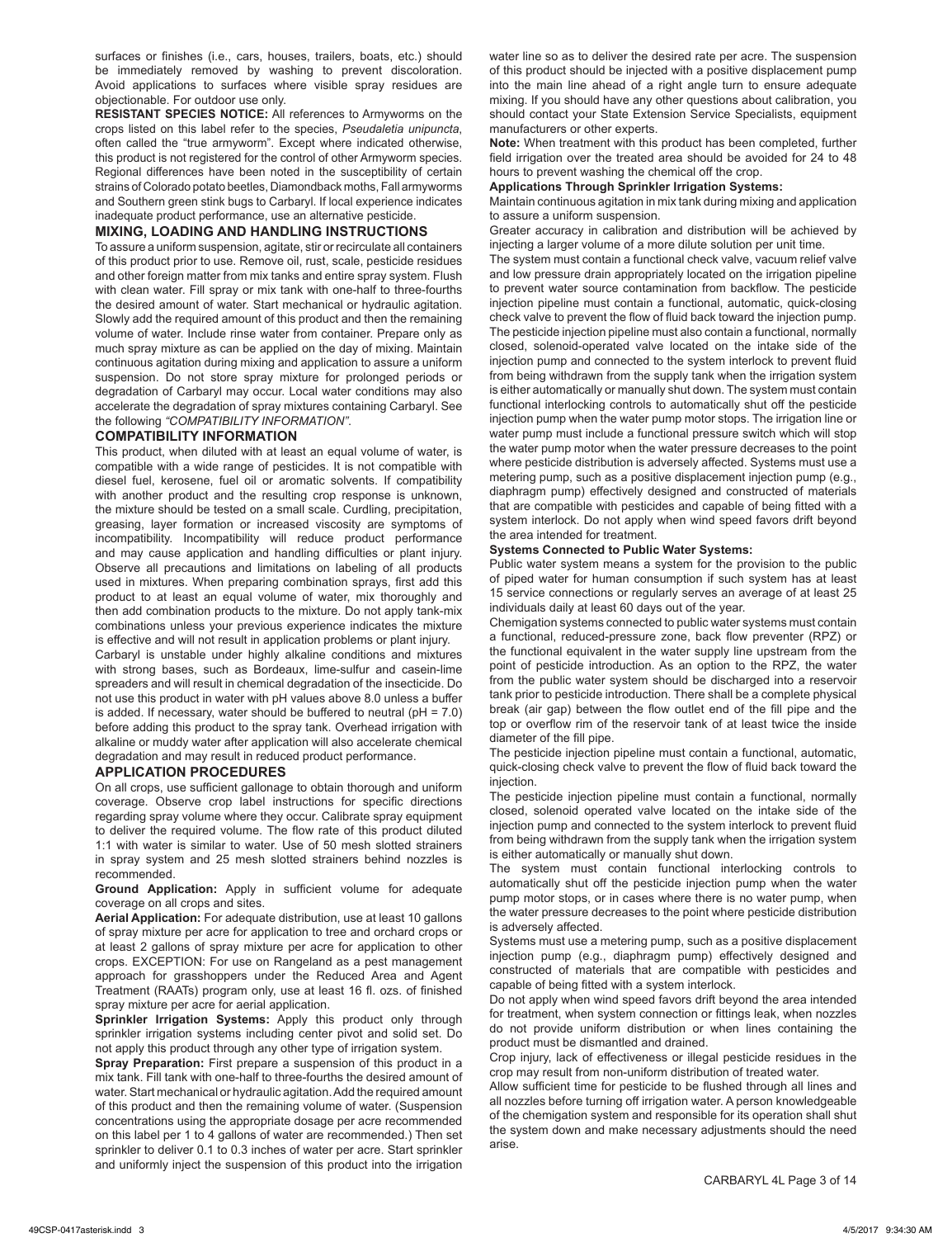Do not connect an irrigation system (including greenhouse systems) used for pesticide application to a public water system unless the above safety devices for public water supplies are in place.

#### **SPECIFIC USE DIRECTIONS**

**Crop / Site Groupings:** Asparagus, Brassica leafy vegetable crops, Cereal grain crops (Field and Popcorn, Grain sorghum, Rice, Sweet corn), Cucurbit vegetables, Flax, Forage crops (Alfalfa, Birdsfoot trefoil, Clovers, Pasture and Grasses grown for hay and / or seed, Rangeland), Fruiting vegetables (Eggplant, Peppers, Tomato), Leafy vegetables (Dandelion, Endive, Lettuce, Parsley, Spinach, Leaf Petiole Subgroup 4B), Legume vegetables (Edible-Podded Legume Vegetables; Dried Shelled Pea and Bean (except Soybean); Soybean; Foliage of Legume vegetables), Non-cropland (Conservation Reserve Program, Ditchbanks, Hedgerows, Rights-of-Way, Roadsides, Set-Aside Program Acreage, Wasteland), Okra, Peanuts, Prickly pear cactus, Root and Tuber crops, Sugar beets, Sweet potatoes, Small Fruits and Berries (Bushberries, Caneberries, Cranberries, Grapes, Strawberries), Sunflowers, Tobacco, Tree fruit crops (Citrus fruits, Olives, Pome fruits, Stone fruits), Tree nut crops (Pistachios, Tree nuts), Forested areas and Rangeland trees, Ornamental trees and plants, Turfgrass, Specific pests across multiple sites (Grasshoppers, Imported fire ants, Ticks which may vector Lyme disease and Nuisance Pests).

#### **APPLICATION TIMING AND DIRECTIONS**

Begin application when insect populations reach recognized economic threshold levels. Consult the cooperative extension service, consultants or other qualified authorities to determine appropriate threshold levels and timing for treatment in your area. Where a dosage range is indicated, use the lower rate on light to moderate infestations, young plants and early instars and use the higher rate on heavy infestations, mature plants, advanced instars and adults. Thorough and uniform spray coverage is essential for product performance.

**REI =** Restricted Entry Interval.

#### ASPARAGUS

| Crop                                                                                                                                                                                                                                                                         | Pest                                                                                                                                                                                                                                                                                                                                                                                                        | <b>This Product</b><br>Per Acre (qts.) |  |
|------------------------------------------------------------------------------------------------------------------------------------------------------------------------------------------------------------------------------------------------------------------------------|-------------------------------------------------------------------------------------------------------------------------------------------------------------------------------------------------------------------------------------------------------------------------------------------------------------------------------------------------------------------------------------------------------------|----------------------------------------|--|
| Asparagus                                                                                                                                                                                                                                                                    | Apache cicadas, Asparagus<br>beetles, Cutworms                                                                                                                                                                                                                                                                                                                                                              |                                        |  |
|                                                                                                                                                                                                                                                                              | SPECIFIC DIRECTIONS: Apply prior to harvest.<br>Repeat applications as necessary up to a total of 3<br>times prior to harvest or a total of 5 applications per<br>year to spears and ferns combined. Do not apply more<br>than once every 3 days. Do not apply within 1 day of<br>harvest. For Cutworm, this product is most effective<br>against species which feed on the upper portions of<br>the plant. |                                        |  |
|                                                                                                                                                                                                                                                                              | 2<br>Apache cicadas, Asparagus<br>beetles. Cutworms                                                                                                                                                                                                                                                                                                                                                         |                                        |  |
| SPECIFIC DIRECTIONS: Applications after harvest:<br>Apply to ferns or brush growth following harvest of<br>spears. Repeat applications as necessary at minimum<br>7 day intervals. Do not make more than a total of 5<br>applications per year to spears and ferns combined. |                                                                                                                                                                                                                                                                                                                                                                                                             |                                        |  |
| RESTRICTIONS: BEE CAUTION: Do not apply this product to<br>target crops or weeds in bloom.                                                                                                                                                                                   |                                                                                                                                                                                                                                                                                                                                                                                                             |                                        |  |

# BRASSICA (Leafy Vegetables)

Repeat applications as needed up to a total of 4 times per year at minimum 7 day intervals.

| Crop                            | Pest               | <b>This Product</b><br>Per Acre (qts.) |
|---------------------------------|--------------------|----------------------------------------|
| All members of the              | Flea beetles.      | $0.5$ to 1                             |
| <b>Brassica leafy vegetable</b> | Harleguin bugs,    |                                        |
| Group 5 including:              | Leafhoppers        |                                        |
| Broccoli, Broccoli raab         | Armyworms,         | 1 to $2$                               |
| (Rapini), Brussels sprouts,     | Aster leafhoppers, |                                        |
| Cauliflower, Cabbage,           | Corn earworms.     |                                        |
| Cavalo broccolo. Chinese        | Diamondback        |                                        |
| broccoli (Gai Ion), Chinese     | moth. Fall         |                                        |
| cabbage (Bok choy),             | armyworms,         |                                        |
| Chinese cabbage (Napa).         | Imported           |                                        |
| Chinese mustard cabbage         | cabbageworms,      |                                        |
| (Gai choy), Collards, Kale,     | Lygus bugs,        |                                        |
| Kohlrabi, Mizuna, Mustard       | Spittlebugs, Stink |                                        |
| greens, Mustard spinach,        | bugs, Tarnished    |                                        |
| Rape greens, Turnip greens      | plant bugs         |                                        |
|                                 |                    | (Continued)                            |

| (Cont.) |              |                     |
|---------|--------------|---------------------|
|         |              | <b>This Product</b> |
|         | Pest<br>Crop | Per Acre (qts.)     |

**RESTRICTIONS:** BEE CAUTION: Do not apply this product to target crops or weeds in bloom.

For Head and Stem Brassica Subgroup 5A including Broccoli, Chinese broccoli (Gai lon), Brussels sprouts, Cabbage, Chinese cabbage (Napa), Chinese mustard cabbage (Gai choy), Cauliflower, Cavalo broccolo and Kohlrabi, do not apply within 3 days of harvest. For Leafy Brassica Greens Subgroup 5B including Broccoli raab (Rapini), Chinese cabbage (Bok choy), Collards, Kale, Mizuna, Mustard greens, Mustard spinach, Rape greens, Turnip greens, do not apply within 14 days of harvest. Application is only permitted within 30 days from date of crop emergence or the date of transplanting. Do not apply more than a total of 6 qts. per acre per crop per year.

# CEREAL GRAIN CROPS

#### Corn (Field, Pop) **(REI = 24 hours)**

Repeat applications as needed up to a total of 4 times per year at minimum 14 day intervals. Good timing and good coverage are essential for effective product performance.

| Crop                   | Pest                                                                                                                                                                                                                                                                                                                                                                                                                                                                                                                                | <b>This Product</b>   |
|------------------------|-------------------------------------------------------------------------------------------------------------------------------------------------------------------------------------------------------------------------------------------------------------------------------------------------------------------------------------------------------------------------------------------------------------------------------------------------------------------------------------------------------------------------------------|-----------------------|
|                        |                                                                                                                                                                                                                                                                                                                                                                                                                                                                                                                                     | Per Acre (qts.)       |
| Field corn,<br>Popcorn | Armyworms, Chinch bugs,<br>Corn earworms, Corn rootworm<br>adults, Fall armyworms, Flea<br>beetles, Japanese beetles, Sap<br>beetles, Southwestern corn<br>borers, Leafhoppers                                                                                                                                                                                                                                                                                                                                                      | 1 to $2$              |
|                        | SPECIFIC DIRECTIONS: For best results<br>Chinch bug, use ground equipment to apply at least<br>20 gals. of water per acre and direct spray toward<br>stalk to provide thorough coverage.                                                                                                                                                                                                                                                                                                                                            | on                    |
|                        | European corn borers                                                                                                                                                                                                                                                                                                                                                                                                                                                                                                                | $1.5$ to $2$          |
|                        | SPECIFIC DIRECTIONS: For best results on European<br>corn borer, do not apply in less than 3 gals, of water per<br>acre by air and 15 gals. of water by ground.                                                                                                                                                                                                                                                                                                                                                                     |                       |
|                        | Cutworms, Western bean cutworms                                                                                                                                                                                                                                                                                                                                                                                                                                                                                                     | 2                     |
|                        | SPECIFIC DIRECTIONS: For<br>Cutworm, apply in a 12 inch band over the row<br>using sufficient volume of water to obtain thorough<br>coverage. For broadcast application, use at least 20<br>gals, by ground or 5 gals, by air per acre. For Cutworm,<br>this product is most effective against species which<br>feed on the upper portions of the plant. For Western<br>bean cutworms, treat when infestation averages 15%<br>and at 90 to 100% tassel emergence. Treatment after<br>100% silk emergence will reduce effectiveness. | hest<br>results<br>0n |
|                        |                                                                                                                                                                                                                                                                                                                                                                                                                                                                                                                                     |                       |

**RESTRICTIONS:** BEE CAUTION: If application cannot be avoided when target crops or weeds are in bloom, limiting applications to times when bees are least active, e.g. within 2 hours of sunrise or sunset, will minimize risk to bees. Notifying beekeepers within 1 mile of treatment area at least 48 hours before product is applied will allow them to take additional steps to protect their bees.

Do not apply more than a total of 8 qts. per acre per crop per year. Do not apply within 48 days of harvest of grain and fodder or within 14 days of harvest or grazing forage or silage.

**Prohibition:** Do not enter or allow workers to enter treated areas to perform hand detasselling tasks 21 days after application. Hand harvesting is prohibited.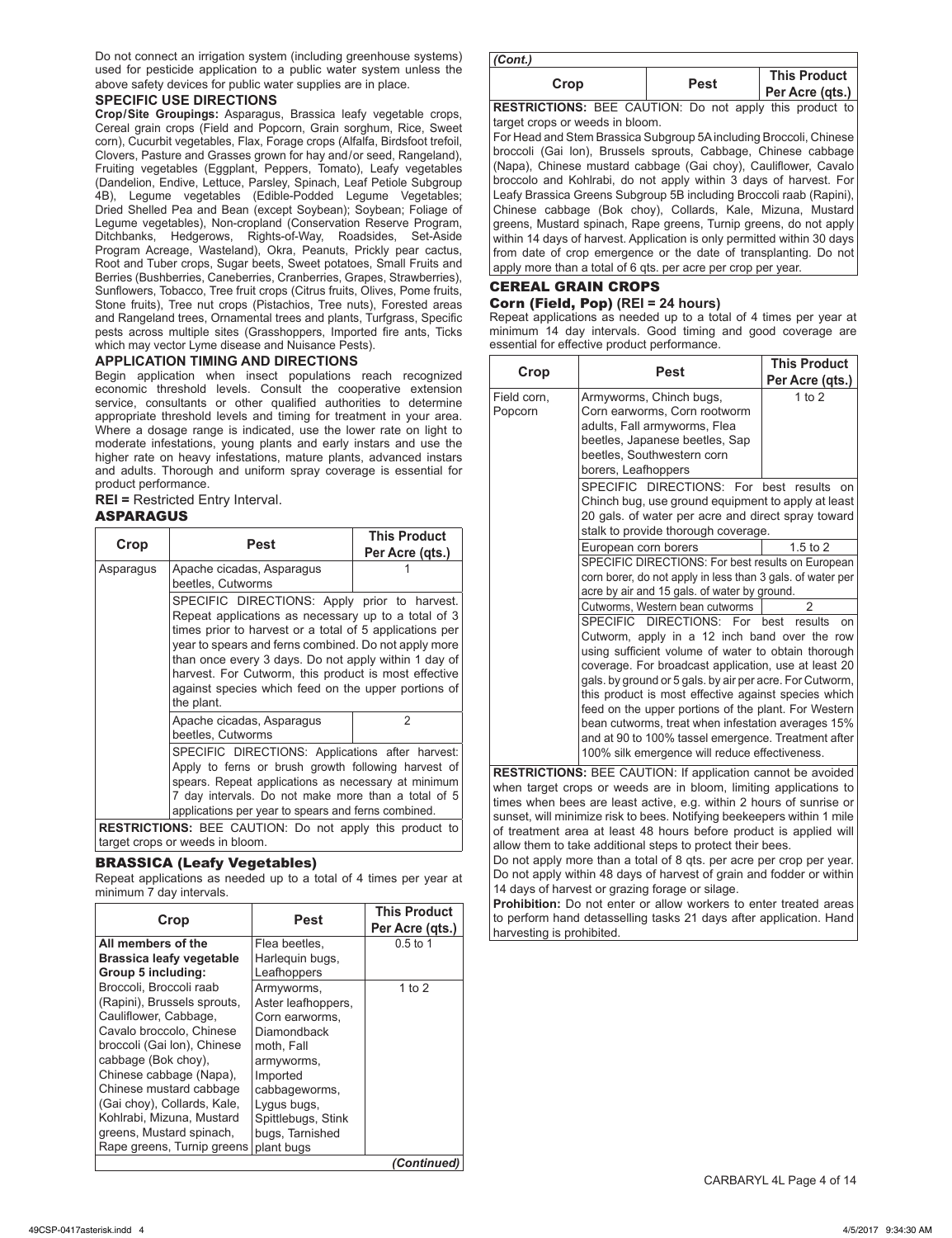# Corn (Sweet) **(REI = 24 hours)**

Repeat applications as necessary up to a total of 8 times per year at minimum 3 day intervals. Good timing and good coverage are essential for effective product performance.

For insects attacking silks and ears, insecticide sprays should be applied starting when first silks appear and continuing until silks begin to dry. During silking, the minimum retreatment interval (3 days) may not provide adequate levels of protection under conditions of rapid growth or severe pest pressure. The use of an alternative product should be considered in conjunction with this product.

| Crop       | Pest                                                                                                                                                                                                                                                                                                                                                                                                                                                                                                                                       | <b>This Product</b><br>Per Acre (qts.) |
|------------|--------------------------------------------------------------------------------------------------------------------------------------------------------------------------------------------------------------------------------------------------------------------------------------------------------------------------------------------------------------------------------------------------------------------------------------------------------------------------------------------------------------------------------------------|----------------------------------------|
| Sweet corn | Armyworms, Chinch bugs, Corn<br>earworms, Corn rootworm adults,<br>armyworms, Flea<br>Fall<br>beetles.<br>Japanese beetles, Leafhoppers, Sap<br>beetles, Southwestern corn borers                                                                                                                                                                                                                                                                                                                                                          | 1 to $2$                               |
|            | SPECIFIC DIRECTIONS: For best results<br>Chinch bug, use ground equipment to apply at least<br>20 gals, of water per acre and direct spray toward<br>stalk to provide thorough coverage.                                                                                                                                                                                                                                                                                                                                                   | on                                     |
|            | European corn borers                                                                                                                                                                                                                                                                                                                                                                                                                                                                                                                       | $1.5$ to $2$                           |
|            | SPECIFIC DIRECTIONS: For best results on European<br>corn borer, do not apply in less than 3 gals, of water per<br>acre by air and 15 gals. of water by ground.                                                                                                                                                                                                                                                                                                                                                                            |                                        |
|            | Cutworms, Western bean cutworms                                                                                                                                                                                                                                                                                                                                                                                                                                                                                                            | 2                                      |
|            | SPECIFIC DIRECTIONS: For best<br>Cutworm, apply in a 12 inch band over the row<br>using a sufficient volume of water to obtain thorough<br>coverage. For broadcast application, use at least 20<br>gals, by ground or 5 gals, by air per acre. For Cutworm,<br>this product is most effective against species which<br>feed on the upper portions of the plant. For Western<br>bean cutworms, treat when infestation averages 15%<br>and at 90 to 100% tassel emergence. Treatment after<br>100% silk emergence will reduce effectiveness. | results<br>on                          |

**RESTRICTIONS:** BEE CAUTION: If application cannot be avoided when target crops or weeds are in bloom, limiting applications to times when bees are least active, e.g. within 2 hours of sunrise or sunset, will minimize risk to bees. Notifying beekeepers within 1 mile of treatment area at least 48 hours before product is applied will allow them to take additional steps to protect their bees.

Do not apply within 2 days of harvest of ears, within 14 days of harvest or grazing of forage or within 48 days of harvest of fodder. Do not apply more than a total of 16 qts. per acre per crop per year. **Prohibition:** Do not enter or allow workers to enter treated areas to perform hand detasselling tasks until 21 days after application. Hand harvesting is prohibited.

## Grain Sorghum

Repeat applications as necessary up to a total of 4 times per year at minimum 7 day intervals. Direct spray into forming heads for best results on insects attacking heads.

| Crop                                                           | Pest                                              | <b>This Product</b><br>Per Acre (qts.) |
|----------------------------------------------------------------|---------------------------------------------------|----------------------------------------|
| Grain sorghum                                                  | Armyworms, Chinch bugs, Corn                      | 1 to $2$                               |
|                                                                | earworms, Fall armyworms,                         |                                        |
|                                                                | Stink bugs, Webworms                              |                                        |
|                                                                | SPECIFIC DIRECTIONS: For best results on          |                                        |
|                                                                | Chinch bug, use high gallonage ground application |                                        |
|                                                                | at the base of the plants.                        |                                        |
|                                                                | Southwestern corn borers                          | 1.5                                    |
|                                                                | Cutworms                                          | 2                                      |
|                                                                | SPECIFIC DIRECTIONS: For Cutworm.                 | this                                   |
|                                                                | product is most effective against species which   |                                        |
|                                                                | feed on the upper portions of the plant.          |                                        |
| <b>RESTRICTIONS:</b> BEE CAUTION: Do not apply this product to |                                                   |                                        |

target crops or weeds in bloom.

Do not apply within 21 days of harvest for grain or fodder or within 14 days of harvest or grazing of forage or silage. Do not apply more than a total of 6 qts. per acre per crop per year.

## Rice

Up to 2 applications can be made per year per crop at minimum 7 day intervals.

| Crop | <b>Pest</b>                                                                                                               | <b>This Product</b><br>Per Acre (qts.) |
|------|---------------------------------------------------------------------------------------------------------------------------|----------------------------------------|
| Rice | Armyworms, Chinch bugs, Fall<br>armyworms, Leafhoppers, Stink<br>bugs                                                     | 1 to $1.5$                             |
|      | SPECIFIC DIRECTIONS: Up to 2 applications per<br>crop per year may be made, but not more often<br>than once every 7 days. |                                        |
|      | Tadpole shrimp (CA Only)                                                                                                  | 1.5                                    |
|      | SPECIFIC DIRECTIONS: For best results on<br>Tadpole shrimp, apply to water when pest first<br>appears.                    |                                        |
|      | <b>RESTRICTIONS:</b> BEE CAUTION: Do not apply this product to                                                            |                                        |

target crops or weeds in bloom. Do not apply within 14 days of harvest for grain or straw. Do not apply more than a total of 3 qts. per acre per crop per year. Discharge from Rice fields may kill shrimp, crabs and crayfish. Do not apply propanil

## or plant injury may result. CUCURBIT VEGETABLES

Repeat applications as necessary up to a total of 6 times per year at minimum 7 day intervals.

herbicides within 15 days before or after application of this product,

| Crop                                  | <b>Pest</b>        | This Product                    |
|---------------------------------------|--------------------|---------------------------------|
|                                       |                    | Per Acre (qts.)                 |
| All members of the Cucurbit           | Melonworms.        | $0.5$ to 1                      |
| <b>Vegetables Crop Group 9</b>        | <b>Pickleworms</b> |                                 |
| including: Momordica spp.             | Cucumber           |                                 |
| (includes Balsam apple, Balsam        | beetles, Flea      |                                 |
| pear, Bitter melon, Chinese           | beetles.           |                                 |
| cucumber), Chayote, Chinese           | Leafhoppers,       |                                 |
| waxgourd (Chinese preserving          | Squash bugs        |                                 |
| melon), Citron melon, Cucumber,       |                    | <b>SPECIFIC DIRECTIONS: For</b> |
| Gherkin, Edible gourd (includes       |                    | best results on Squash bugs,    |
| Hyotan, Cucuzza, Hechima,             |                    | apply sufficient spray volume   |
| Chinese okra), Muskmelon (includes    |                    | for thorough coverage and       |
| hybrid and/or cultivars of Cucumis    |                    | time sprays for early morning   |
| melo including Cantaloupe, true       | or late afternoon. |                                 |
| Cantaloupe, Casaba, Crenshaw          |                    |                                 |
| melon, Golden pershaw melon,          |                    |                                 |
| Honeydew melon, Honey balls,          |                    |                                 |
| Mango melon, Persian melon,           |                    |                                 |
| Pineapple melon, Santa Claus          |                    |                                 |
| melon, Snake melon), Pumpkin,         |                    |                                 |
| Squash (includes Summer squash        |                    |                                 |
| types such as: Crookneck squash,      |                    |                                 |
| Scallop squash, Straightneck          |                    |                                 |
| squash, Vegetable marrow,             |                    |                                 |
| Zucchini and Winter squash types      |                    |                                 |
| such as Acorn squash, Butternut       |                    |                                 |
| squash, Calabaza, Cushaw,             |                    |                                 |
| Hubbard squash and Spaghetti          |                    |                                 |
| squash), Watermelon (includes         |                    |                                 |
| hybrids and/or varieties of Citrullus |                    |                                 |
| lanatus)                              |                    |                                 |

**RESTRICTIONS:** Do not apply within 3 days of harvest. Do not apply more than a total of 6 qts. per crop per acre per year. Observe *"PLANT RESPONSE PRECAUTIONS"*. BEE CAUTION: Do not apply this product to target crops or weeds in bloom.

## FLAX

Up to 2 applications can be made per crop per year at minimum 14 day intervals.

| Crop                                                                  | <b>Pest</b>                                                          | <b>This Product</b><br>Per Acre (qts.) |
|-----------------------------------------------------------------------|----------------------------------------------------------------------|----------------------------------------|
| <b>Flax</b>                                                           | Armyworms                                                            | 1 to 1.5                               |
| (Except CA)                                                           |                                                                      |                                        |
| <b>RESTRICTIONS:</b> Do not use in California. Do not apply within 42 |                                                                      |                                        |
|                                                                       | days of harvest for seed or straw. Do not apply more than a total of |                                        |

3 qts. per acre per crop per year. BEE CAUTION: Do not apply this product to target crops or weeds in bloom.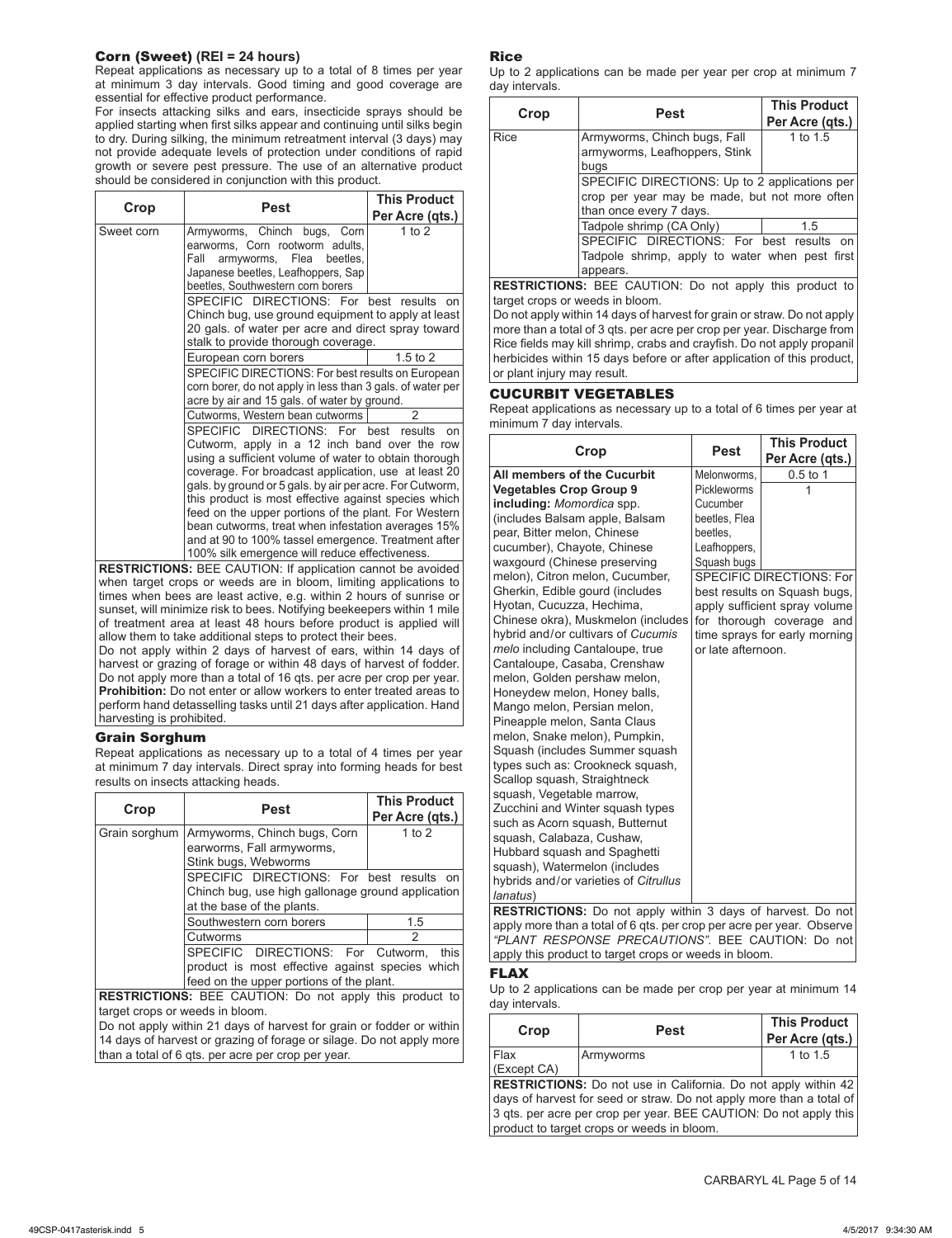## FORAGE CROPS Alfalfa, Birdsfoot Trefoil, Clovers

On dense growth, apply in 25 to 40 gallons of water per acre with ground equipment to ensure adequate coverage.

| Crop                                                                                                                                    | <b>Pest</b>                                                                                                                                                                                                                                                                                          | <b>This Product</b><br>Per Acre (gts.) |
|-----------------------------------------------------------------------------------------------------------------------------------------|------------------------------------------------------------------------------------------------------------------------------------------------------------------------------------------------------------------------------------------------------------------------------------------------------|----------------------------------------|
| Alfalfa,<br><b>Birdsfoot</b>                                                                                                            | Blister beetles, Mexican bean<br>beetles                                                                                                                                                                                                                                                             | $0.5$ to 1                             |
| trefoil, Clover                                                                                                                         | Alfalfa caterpillars, Bean leaf<br>beetles, Cucumber beetles,<br>Green cloverworms, Japanese<br>beetles, Leafhoppers, Potato<br>leafhoppers, Three-cornered<br>alfalfa hoppers, Thrips,<br>Velvetbean caterpillars                                                                                   | 1                                      |
|                                                                                                                                         | Alfalfa blotch leafminers,<br>Armyworms, Cloverhead weevils,<br>Corn earworms, Cutworms,<br>Egyptian alfalfa weevil larvae,<br>Essex skippers, European alfalfa<br>beetles, Fall armyworms, Lygus<br>bugs, Stink bugs, Webworms,<br>Yellowstriped armyworms<br><b>SPECIFIC</b><br>DIRECTIONS:<br>For | 1 to 1.5<br>Cutworm.<br>this           |
|                                                                                                                                         | product is most effective against species which<br>feed on the upper portions of the plant.                                                                                                                                                                                                          |                                        |
|                                                                                                                                         | Alfalfa weevil larvae<br>(West of the Rocky Mountains)                                                                                                                                                                                                                                               | 1 to 1.5                               |
|                                                                                                                                         | SPECIFIC DIRECTIONS: For Alfalfa weevil larvae.<br>if pre-treatment damage is extensive, cut Alfalfa<br>and treat the stubble. This product is not effective<br>against adult Alfalfa weevils.                                                                                                       |                                        |
|                                                                                                                                         | Alfalfa weevil larvae<br>(East of the Rocky Mountains)                                                                                                                                                                                                                                               | 1.5                                    |
|                                                                                                                                         | SPECIFIC DIRECTIONS: For Alfalfa weevil larvae,<br>if pre-treatment damage is extensive, cut Alfalfa<br>and treat the stubble. This product is not effective<br>against adult Alfalfa weevils.                                                                                                       |                                        |
| <b>RESTRICTIONS:</b> BEE CAUTION: Do not apply this product to target<br>crops or weeds in bloom. Observe "PLANT RESPONSE PRECAUTIONS". |                                                                                                                                                                                                                                                                                                      |                                        |

Do not apply more than once per cutting per year. Do not apply within 7 days of harvest or grazing. Do not exceed 1.5 qts. per acre per cutting. Carbaryl may cause temporary bleaching of tender Alfalfa foliage.

Pastures and Grasses Grown for Hay and/or Seed Up to 2 applications per year can be made at minimum 14 day intervals. Accurately mark swaths to avoid overapplication.

| Crop                                                           | Pest                                                                                                                                                                      | <b>This Product</b><br>Per Acre (qts.) |
|----------------------------------------------------------------|---------------------------------------------------------------------------------------------------------------------------------------------------------------------------|----------------------------------------|
| Pasture and<br>Grasses grown<br>for hay and/or<br>seed         | Armyworms, Cereal rust mite<br>(Timothy mite), Chinch bugs, Essex<br>skippers, Fall armyworms, Striped<br>grass loopers, Thrips, Range<br>caterpillars, Range crane flies | 1 to 1.5                               |
|                                                                | SPECIFIC DIRECTIONS: To kill Thrips in grasses<br>grown for hay and/or seed, use high spray pressure<br>to improve penetration into the boot.                             |                                        |
|                                                                | <b>Ticks</b>                                                                                                                                                              |                                        |
|                                                                | SPECIFIC DIRECTIONS: Will kill only Ticks<br>present at the time of application and directly<br>contacted by product.                                                     |                                        |
| <b>RESTRICTIONS:</b> BEE CAUTION: Do not apply this product to |                                                                                                                                                                           |                                        |

target crops or weeds in bloom.

Do not apply within 14 days of harvest or grazing. Do not exceed a total of 3 qts. per acre per year.

# RANGELAND

Do not make more than 1 application per year. Accurately mark swaths to avoid overapplication.

| <b>Site</b>                                                                                                                                                                                                                                                                                                                 | Pest                                                                                                               | <b>This Product</b><br>Per Acre (qts.) |
|-----------------------------------------------------------------------------------------------------------------------------------------------------------------------------------------------------------------------------------------------------------------------------------------------------------------------------|--------------------------------------------------------------------------------------------------------------------|----------------------------------------|
| Rangeland                                                                                                                                                                                                                                                                                                                   | Black grass bugs, Range<br>caterpillars, Range crane flies                                                         | $0.5$ to 1                             |
|                                                                                                                                                                                                                                                                                                                             | Grasshoppers, Mormon crickets                                                                                      | 0.5                                    |
| SPECIFIC DIRECTIONS: Aerial application is<br>allowed only through USDA APHIS and affiliated<br>State grasshopper and Mormon cricket suppression<br>programs. Reduced Area and Agent Treatment (RAATs)<br>is required. See the following website for details:<br>www.sidney.ars.usda.gov/grasshopper/Research/lockwood.htm. |                                                                                                                    |                                        |
|                                                                                                                                                                                                                                                                                                                             | Ticks                                                                                                              |                                        |
|                                                                                                                                                                                                                                                                                                                             | SPECIFIC DIRECTIONS: Will only kill Ticks present at<br>the time of application and directly contacted by product. |                                        |

**RESTRICTIONS:** BEE CAUTION: Do not apply to target crops or weeds in bloom.

May be harvested or grazed the same day of treatment. Do not apply more than 1 qt. per acre per crop per year.

# FRUITING VEGETABLES

Repeat applications as necessary up to a total of 7 times per year at minimum 7 day intervals. When disease transmission is suspected, monitor fields following application and retreat if reinfestation occurs, but not more often than once every 7 days.

| Crop                                                                                                            | Pest                                                                                                                                                                                                                   | <b>This Product</b><br>Per Acre (qts.) |
|-----------------------------------------------------------------------------------------------------------------|------------------------------------------------------------------------------------------------------------------------------------------------------------------------------------------------------------------------|----------------------------------------|
| All members<br>of the Fruiting<br>Vegetables<br><b>Crop Group</b><br>8 including:<br>Eggplant,<br>Groundcherry, | Colorado potato beetles,<br>European corn borers, Fall<br>armyworms, Lace bugs, Stink<br>bugs (suppression), Tarnished<br>plant bugs, Thrips (suppression),<br>Tomato fruitworms, Tomato<br>hornworms. Tomato pinworms | 1 to $2$                               |
| Pepinos,<br>Pepper                                                                                              | SPECIFIC DIRECTIONS: Thorough coverage is<br>essential to effectively suppress Stink bugs.                                                                                                                             |                                        |
| (includes:<br>Bell pepper,                                                                                      | Flea beetles, Leafhoppers                                                                                                                                                                                              | 0.5 to 1                               |
| Chili pepper,                                                                                                   | Cutworms                                                                                                                                                                                                               | 2                                      |
| Cooking<br>pepper,<br>Pimento,<br>Sweet pepper),<br>Tomatillo.<br>Tomato                                        | SPECIFIC DIRECTIONS: For Cutworm,<br>product is most effective against species which<br>feed on the upper portions of the plant.                                                                                       | this                                   |

**RESTRICTIONS:** BEE CAUTION: Do not apply to target crops or weeds in bloom.

Do not apply within 3 days of harvest. Do not apply more than a total of 8 qts. per acre per crop per year.

## LEAFY VEGETABLES

Repeat applications as necessary up to a total of 5 times per year at minimum 7 day intervals.

| Crop                                                             | Pest                  | <b>This Product</b> |
|------------------------------------------------------------------|-----------------------|---------------------|
|                                                                  |                       | Per Acre (qts.)     |
| Dandelion, Endive                                                | Flea beetles,         | $0.5$ to 1          |
| (Escarole), Lettuce                                              | Harleguin bugs,       |                     |
| (Head and Leaf), Parsley,                                        | Leafhoppers           |                     |
| Spinach and                                                      | Armyworms, Aster      | 1 to $2$            |
| All members of the Leaf                                          | leafhoppers, Corn     |                     |
| <b>Petioles Vegetables</b>                                       | earworms, Fall        |                     |
| Subgroup 4B including:                                           | armyworms, Imported   |                     |
| Cardoon, Celery, Celtuce,                                        | cabbageworms,         |                     |
| Chinese celery, Florence                                         | Lygus bugs,           |                     |
| fennel (including Sweet                                          | Spittlebugs, Stink    |                     |
| anise, Sweet fennel,                                             | bugs, Tarnished plant |                     |
| Finocchio), Rhubarb,                                             | bugs                  |                     |
| Swiss chard                                                      |                       |                     |
| RESTRICTIONS: BEE CAUTION: Do not apply to target crops or       |                       |                     |
| weeds in bloom.                                                  |                       |                     |
| Do not apply within 14 days of harvest. Do not apply more than a |                       |                     |
| total of 6 gts. per acre per crop per year.                      |                       |                     |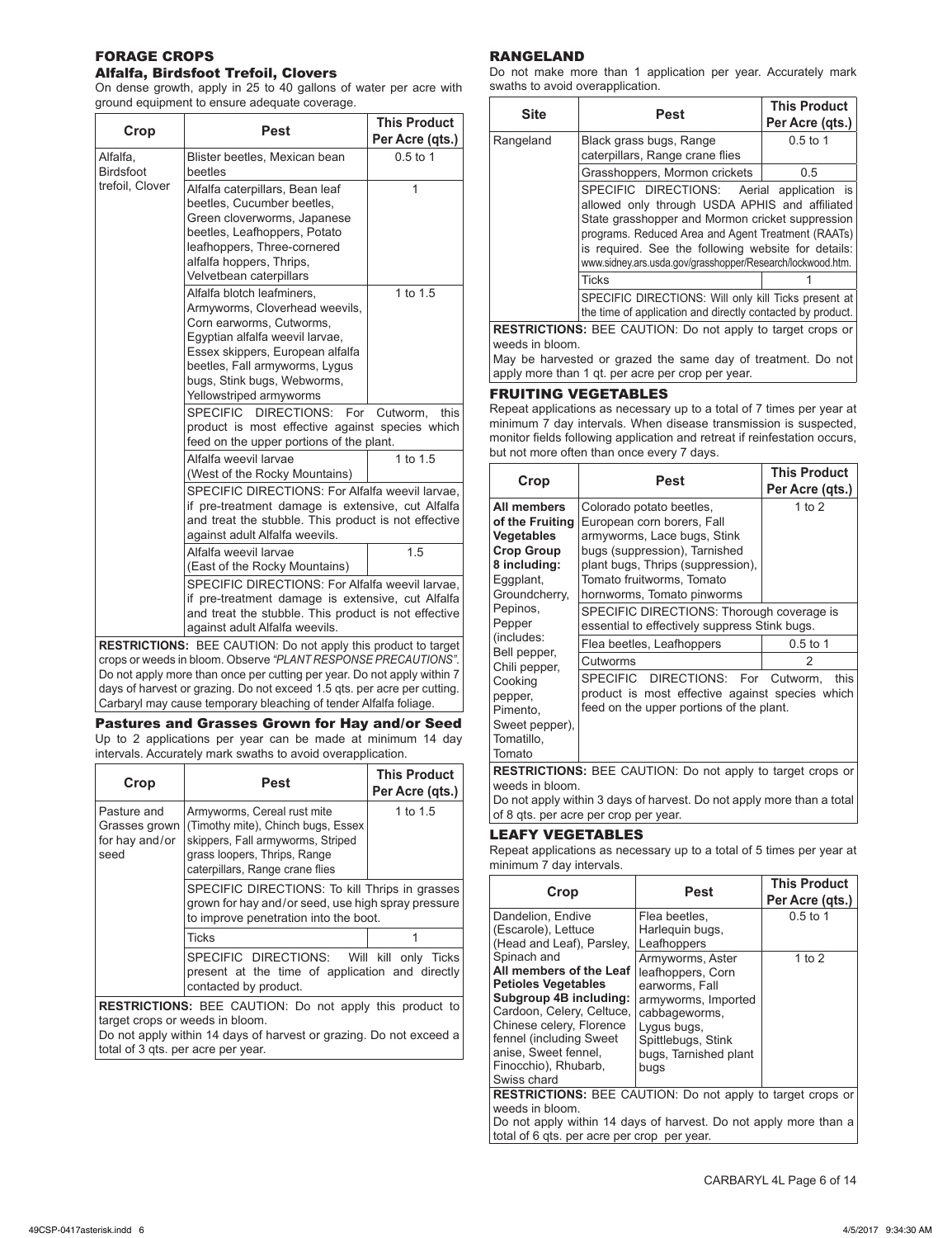## LEGUME VEGETABLES

Repeat applications as necessary up to a total of 4 times per year at minimum 7 day intervals. Use lower rates for light to moderate populations and smaller instars. Use the higher rates for heavy populations and larger instars.

Use on fresh / succulent shelled Beans and Peas (Crop Subgroup 6B) is prohibited.

|                                                                                                                                                                                                                                                                                                                                                                                             | Pest                                                                                                                                                                                                                                           | <b>This Product</b>   |
|---------------------------------------------------------------------------------------------------------------------------------------------------------------------------------------------------------------------------------------------------------------------------------------------------------------------------------------------------------------------------------------------|------------------------------------------------------------------------------------------------------------------------------------------------------------------------------------------------------------------------------------------------|-----------------------|
| Crop                                                                                                                                                                                                                                                                                                                                                                                        |                                                                                                                                                                                                                                                | Per Acre (qts.)       |
| All members of the<br><b>Edible Podded Legume</b><br>Vegetables Crop<br>Subgroup 6A including:<br>Phaseolus spp. including<br>Runner bean, Snap bean<br>and Wax bean; <i>Vigna</i> spp.<br>including Asparagus bean,<br>Chinese longbean, Moth                                                                                                                                              | Bean leaf beetles,<br>Blister beetles,<br>Cucumber beetles,<br>Grape colapsis,<br>Green cloverworms,<br>Japanese beetles.<br>Mexican bean<br>beetles, Velvetbean<br>caterpillars                                                               | $0.5 \text{ to } 1.0$ |
| bean and Yardlong bean;<br><i>Pisum</i> spp. including Dwarf                                                                                                                                                                                                                                                                                                                                | Corn earworms                                                                                                                                                                                                                                  | 0.5 to 1.5            |
| pea, Edible-pod pea, Snow<br>pea, Sugar snap pea;<br>Jackbean; Pigeon pea;<br>Soybean (immature seed);<br>Sword bean<br>All members of the<br>Dried Shelled Legume<br><b>Vegetables (except</b>                                                                                                                                                                                             | Alfalfa caterpillars,<br>Colorado potato<br>beetles, Flea beetles,<br>Leafhoppers,<br>Threecornered<br>alfalfa hoppers,<br>Thrips, Western bean<br>cutworms                                                                                    | 1                     |
| Soybeans) Crop Subgroup<br>6C including: Lupinus spp.<br>including Grain lupin, Sweet<br>lupin, White lupin and White<br>sweet lupin: Phaseolus spp.<br>including Field bean, Kidney<br>bean, dry Lima bean, Navy<br>bean, Pinto bean, Tepary                                                                                                                                               | Armyworms,<br>Cutworms, European<br>corn borers, Fall<br>armyworms, Stink<br>bugs, Tarnished plant<br>bugs, Webworms<br>SPECIFIC DIRECTIONS: For Cutworm,                                                                                      | 1 to 1.5              |
| bean; <i>Vigna</i> spp. including<br>Adzuki bean, Blackeyed<br>pea, Catjang, Cowpea,                                                                                                                                                                                                                                                                                                        | this product is most effective against<br>species<br>which<br>feed<br>portions of the plant.                                                                                                                                                   | on<br>the<br>upper    |
| Crowder pea, Moth bean,<br>Mung bean, Rice bean,<br>Southern pea, Urd bean;<br><i>Pisum</i> spp. including Dwarf<br>pea, Edible-podded pea,<br>English pea, Field pea,<br>Garden pea, Green pea,<br>Snow pea, Sugar snap pea;<br>Broad bean (Dry); Chickpea<br>(Dry); Guar (Dry); Lablab<br>bean (Dry); Lentil (Dry);<br>Pigeon pea (Dry)<br><b>(DO NOT USE ON</b><br><b>LENTILS IN CA)</b> | Alfalfa loopers<br>(suppression),<br>Cowpea curculios<br>(suppression),<br>Painted ladies (Thistle<br>caterpillars), Pea leaf<br>weevils, Pea weevils,<br>Saltmarsh caterpillars,<br>Woollybear<br>caterpillars,<br>Yellowstriped<br>armyworms | 1.5                   |
| All members of the<br><b>Foliage of Legume</b><br>Vegetables Crop Group 7:<br>Plant parts of any Legume<br>vegetables included in<br>the Legume vegetable<br>(Crop Group 6) that will be<br>used as animal feed; and<br>Soybeans                                                                                                                                                            | <b>CA ONLY:</b><br>Corn earworms<br>(suppression), Lima<br>bean podborers<br>(suppression), Lygus<br>bugs (suppression),<br>Stink bugs<br>(suppression)                                                                                        | 1.5                   |

**RESTRICTIONS:** Do not apply within 14 days of grazing or harvest for forage or within 3 days of harvest of fresh edible-podded Beans or Peas or within 21 days of harvest of Dried beans or peas, seed or hay. Do not apply more than a total of 6 qts. per acre per crop per year. Do not apply a combination of this product and 2,4-DB herbicides to Soybeans, as crop injury may result. Observe *"PLANT RESPONSE PRECAUTIONS"*. BEE CAUTION: For crops in bloom (except Soybeans): Do not apply this product to target crops or weeds in bloom. For Soybeans, if application cannot be avoided when target crops or weeds are in bloom, limiting applications to times when bees are least active, e.g. within 2 hours of sunrise or sunset, will minimize risk to bees. Notifying beekeepers within 1 mile of treatment area 48 hours before product is applied will allow them to take additional steps to protect their bees.

## NON-CROPLAND

Up to 2 applications can be made per year at minimum 14 day intervals. Accurately mark swaths to avoid overapplication.

| <b>Site</b>                                                                                                            | Pest                                                                                                                  | <b>This Product</b><br>Per Acre (qts.)                              |
|------------------------------------------------------------------------------------------------------------------------|-----------------------------------------------------------------------------------------------------------------------|---------------------------------------------------------------------|
| Conservation<br>Reserve<br>Program                                                                                     | Black grass bugs                                                                                                      | $0.25$ to $0.5$<br>(0.2 to 0.4 fl. oz.<br>per 1,000 sq. ft.)        |
| Acreage,<br>Set-Aside<br>Program<br>Acreage,<br>Wasteland.<br>Rights-of-Way,<br>Hedgerows,<br>Ditchbanks,<br>Roadsides | Range caterpillars, Range<br>crane flies                                                                              | $0.5 \text{ to } 1.0$<br>(0.4 to 0.75 fl. oz.<br>per 1,000 sq. ft.) |
|                                                                                                                        | Mormon crickets                                                                                                       | $0.5$ (0.4 fl. oz.<br>per 1,000 sq. ft.)                            |
|                                                                                                                        | <b>Ticks</b>                                                                                                          | $1(0.75 \text{ fl. oz.})$<br>per 1,000 sq. ft.)                     |
|                                                                                                                        | SPECIFIC DIRECTIONS: Will kill only Ticks present<br>at the time of application and directly contacted by<br>product. |                                                                     |

**RESTRICTIONS:** Do not apply within 14 days of grazing or harvest for forage or hay. Do not apply more than a total of 3 qts. per acre per year. BEE CAUTION: Do not apply this product to target crops or weeds in bloom.

## **OKRA**

Up to 4 applications can be made per year at minimum 6 day intervals.

| Crop   | <b>Pest</b>                                                                                                                                                                            | <b>This Product</b><br>Per Acre (qts.) |
|--------|----------------------------------------------------------------------------------------------------------------------------------------------------------------------------------------|----------------------------------------|
| l Okra | Corn earworms, Stink bugs                                                                                                                                                              | 1 to 1.5                               |
|        | SPECIFIC DIRECTIONS: Apply using ground<br>equipment in sufficient volume to ensure good<br>coverage. For Grasshopper, refer to the "SPECIFIC<br>PESTS ACROSS MULTIPLE SITES" section. |                                        |

**RESTRICTIONS:** Do not apply within 3 days of harvest. Do not apply more than a total of 6 qts. per acre per crop per year. BEE CAUTION: Do not apply this product to target crops or weeds in bloom.

#### PEANUTS

Repeat applications as necessary up to a total of 5 times per year at minimum 7 day intervals.

| Crop    | Pest                                                      | <b>This Product</b><br>Per Acre (qts.) |
|---------|-----------------------------------------------------------|----------------------------------------|
| Peanuts | Blister beetles, Mexican bean beetles                     | $0.5$ to 1                             |
|         | Alfalfa caterpillars, Bean leaf beetles,                  |                                        |
|         | Cucumber beetles, Green cloverworms,                      |                                        |
|         | Japanese beetles, Leafhoppers, Red-                       |                                        |
|         | necked peanutworms, Three-cornered                        |                                        |
|         | alfalfa hoppers, Thrips, Velvetbean                       |                                        |
|         | caterpillars                                              |                                        |
|         | SPECIFIC DIRECTIONS: For best results on Thrips, use      |                                        |
|         | directed or banded sprays with hollow cone spray nozzles. |                                        |
|         | Ensure adequate coverage for the underside of leaves.     |                                        |
|         | Armyworms, Corn earworms, Fall                            | 1 to 1.5                               |
|         | armyworms, Stink bugs, Webworms                           |                                        |
|         | Whitefringed beetle adults, Cutworms                      | 2                                      |
|         | SPECIFIC DIRECTIONS: For Cutworm, this product is         |                                        |
|         | most effective against species which feed on the upper    |                                        |
|         | portions of the plant.                                    |                                        |
|         | BEATBIATIONS OF "BLANT BEABONSE BREAMITIONA"              |                                        |

**RESTRICTIONS:** Observe *"PLANT RESPONSE PRECAUTIONS"*. Do not apply within 14 days of harvest. Do not apply more than a total of 8 qts. per acre per crop per year. BEE CAUTION: Do not apply this product to target crops or weeds in bloom.

#### PRICKLY PEAR CACTUS

Apply using ground equipment in sufficient volume to ensure good coverage. Up to 3 applications can be made per year at minimum 7 day intervals.

| Crop                                                                | <b>Pest</b>                                                    | <b>This Product</b> |
|---------------------------------------------------------------------|----------------------------------------------------------------|---------------------|
|                                                                     |                                                                | Per Acre (qts.)     |
| Prickly pear                                                        | Cochineal scales (crawlers)                                    |                     |
| cactus                                                              | SPECIFIC DIRECTIONS: For Grasshopper, refer                    |                     |
| (Except CA)                                                         | to the "SPECIFIC PESTS ACROSS MULTIPLE                         |                     |
|                                                                     | SITES" section.                                                |                     |
|                                                                     | <b>RESTRICTIONS:</b> BEE CAUTION: Do not apply this product to |                     |
| target crops or weeds in bloom.                                     |                                                                |                     |
| De not annhumithin 3 days of bonyaet. De not annhumare than a total |                                                                |                     |

Do not apply within 3 days of harvest. Do not apply more than a total of 6 qts. per acre per year.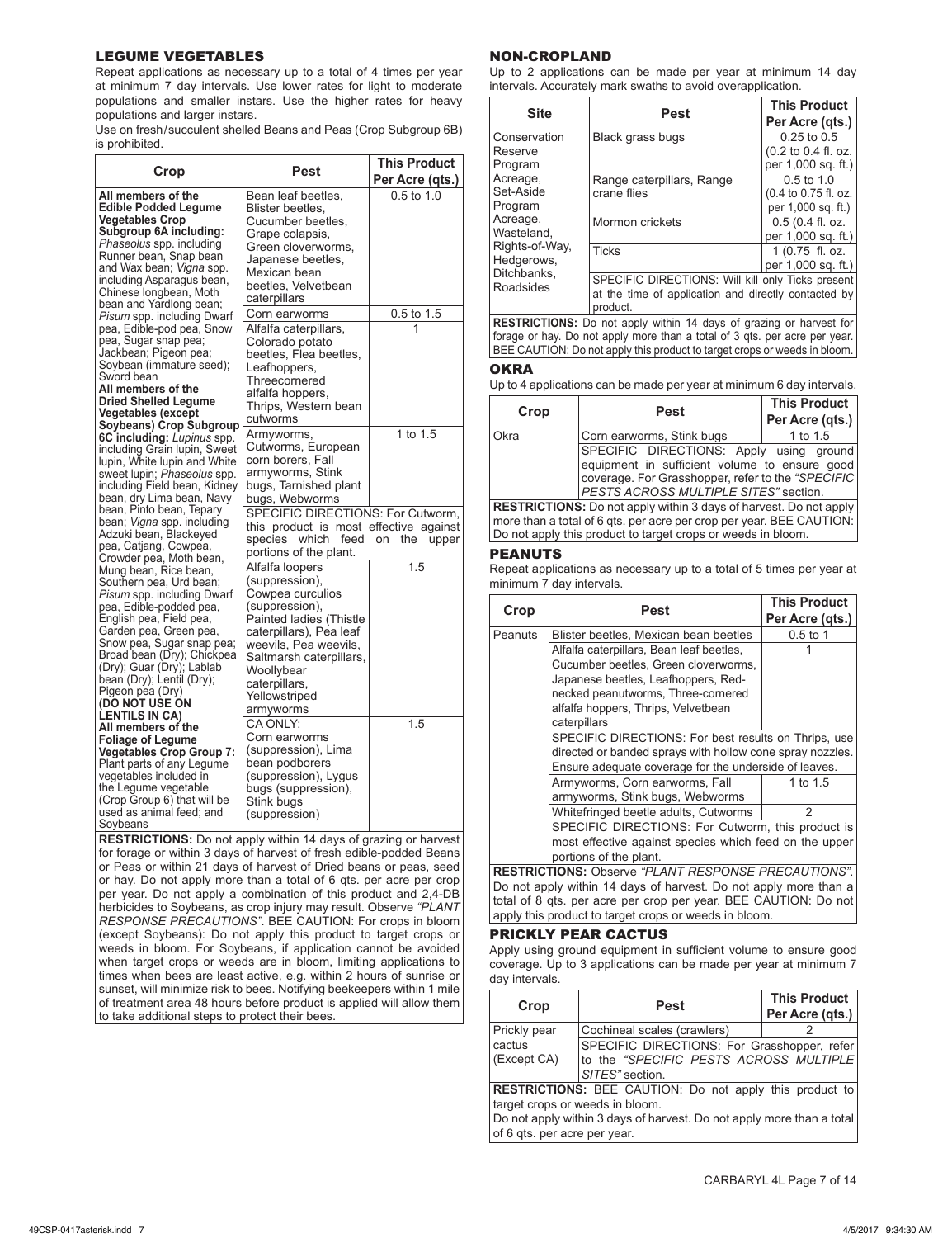# ROOT AND TUBER CROPS

# (Except Sugar Beets and Sweet Potatoes)

Repeat applications as necessary up to a total of 6 times per year at minimum 7 day intervals.

| Crop                                                                                                                                                                                                                                                                                                                                                                                                                                                                                                                              | Pest                                                                                                                                                                                                                                    | <b>This Product</b><br>Per Acre (qts.)                             |
|-----------------------------------------------------------------------------------------------------------------------------------------------------------------------------------------------------------------------------------------------------------------------------------------------------------------------------------------------------------------------------------------------------------------------------------------------------------------------------------------------------------------------------------|-----------------------------------------------------------------------------------------------------------------------------------------------------------------------------------------------------------------------------------------|--------------------------------------------------------------------|
| All members of the Root and<br><b>Tuber Vegetables Crop Group</b>                                                                                                                                                                                                                                                                                                                                                                                                                                                                 | Flea beetles,<br>Leafhoppers                                                                                                                                                                                                            | $0.5$ to 1                                                         |
| 1 except Sugar beets and<br>Sweet potatoes: Arracacha,<br>Arrowroot, Artichoke (Chinese<br>and Jerusalem), Beet (Sugar,<br>Root), Burdock (Edible),<br>Canna (Edible, Queensland<br>arrowroot), Carrot, Cassava<br>(Bitter & Sweet), Celeriac<br>(Celery root), Chayote (Root),<br>Chervil (Turnip-rooted), Chicory,<br>Chufa, Dasheen (Taro), Ginger,<br>Ginseng, Horseradish, Leren,<br>Parsley (Turnip-rooted), Parsnip,<br>Potato, Radish, Oriental radish<br>(Daikon), Rutabaga, Salsify<br>(Black), Salsify (Oyster plant), | Armyworms,<br>Aster<br>leafhoppers,<br>Colorado potato<br>beetles.<br>Corn earworms,<br>Cutworms.<br>European corn<br>borers, Fall<br>armyworms,<br>Lace bugs,<br>Lygus bugs,<br>Spittlebugs,<br>Stink bugs,<br>Tarnished plant<br>bugs | 1 to 2                                                             |
| Salsify (Spanish), Skirret, Tanier<br>(Cocoyam), Turmeric, Turnip,<br>Yam bean (Jicama, Manoic<br>pea), Yam (True)<br><b>RESTRICTIONS:</b> BEE CAUTION: Do not apply this product to                                                                                                                                                                                                                                                                                                                                              | <b>SPECIFIC</b><br>Cutworm, this product is<br>on the upper portions of the plant.                                                                                                                                                      | DIRECTIONS:<br>For<br>most<br>effective against species which feed |

target crops or weeds in bloom. Do not apply within 7 days of harvest. Do not apply more than a total of 6 qts. per acre per crop per year.

# SMALL FRUITS AND BERRIES

(REI for Grapes Only–West of the Rocky Mountains = 6 days; East of the Rocky Mountains = 2 days for all activities except for grape girdling and cane turning. The REI is 6 days for grape girdling and cane turning.) Repeat applications as necessary up to a total of 5 times per year at minimum 7 day intervals.

| All members of the<br>1 to $2$<br>European fruit lecaniums,                                                                                                                                                                                                                                                                                                                                                                                                                                                                                                                                                                                                                                                                                                                                                                                                                                                                                                                                                                                                           | Crop                                                     | <b>Pest</b>        | <b>This Product</b><br>Per Acre (qts.) |
|-----------------------------------------------------------------------------------------------------------------------------------------------------------------------------------------------------------------------------------------------------------------------------------------------------------------------------------------------------------------------------------------------------------------------------------------------------------------------------------------------------------------------------------------------------------------------------------------------------------------------------------------------------------------------------------------------------------------------------------------------------------------------------------------------------------------------------------------------------------------------------------------------------------------------------------------------------------------------------------------------------------------------------------------------------------------------|----------------------------------------------------------|--------------------|----------------------------------------|
| Subgroup 13-07A<br>aphids, Flea beetles,<br>including: Blackberry<br>Grape leaffolders, Grape<br>(Rubus spp., including<br>leafrollers, Japanese<br>Andean blackberry,<br>beetles, Leafhoppers,<br>Leafrollers. Meadow<br>Arctic blackberry,<br>Bingleberry, Black satin<br>spittlebugs,<br>berry, Boysenberry,<br>Omnivorous leaftiers.<br>Brombeere, California<br>Rose chafers, Snowy<br>blackberry, Cherokee<br>tree crickets, Strawberry<br>blackberry,<br>bud weevils, Strawberry<br>clippers, Strawberry<br>Chesterberry,<br>Cheyenne blackberry,<br>fruitworms, Strawberry<br>Common blackberry,<br>leafrollers, Strawberry<br>weevils, Western<br>Coryberry,<br>Darrowberry,<br>grapeleaf skeletonizers,<br>Dewberry,<br>Western yellowstriped<br>Dirksen thornless<br>armyworms<br>berry, Evergreen<br>blackberry,<br>Himalayaberry,<br>Hullberry, Lavacaberry,<br>Loganberry, Lowberry,<br>Lucretiaberry,<br>Mammoth blackberry,<br>Marionberry, Mora,<br>Mures deronce.<br>Nectarberry,<br>Northern dewberry,<br>Olallieberry, Oregon<br>evergreen berry, | <b>Caneberry Crop</b><br>Phenomenalberry,<br>(Continued) | European raspberry |                                        |
|                                                                                                                                                                                                                                                                                                                                                                                                                                                                                                                                                                                                                                                                                                                                                                                                                                                                                                                                                                                                                                                                       |                                                          |                    | (Continued)                            |

| (Cont.)                                         |                                                                       |                     |
|-------------------------------------------------|-----------------------------------------------------------------------|---------------------|
| Crop                                            | Pest                                                                  | <b>This Product</b> |
|                                                 |                                                                       | Per Acre (qts.)     |
| (Cont.)                                         | SPECIFIC DIRECTIONS: In Grapes, for                                   |                     |
| All members of the                              | Grape leaffolder, apply before the first                              |                     |
| <b>Caneberry Crop</b>                           | brood larvae emerge from rolls.                                       |                     |
| Subgroup 13-07A<br>including:                   | Blueberry maggots,                                                    | $1.5$ to $2$        |
| Rangeberry,                                     | Cherry fruitworms,                                                    |                     |
| Ravenberry, Rossberry,                          | Cranberry fireworms,                                                  |                     |
| Shawnee blackberry,                             | Cranberry fruitworms,<br>Cranberry twig girdlers,                     |                     |
| Southern dewberry,                              | Elm spanworms, Gypsy                                                  |                     |
| Tayberry, Youngberry,                           | moths, Sparganothis                                                   |                     |
| Zarzamora plus                                  | fruitworms, Tarnished                                                 |                     |
| cultivars, varieties and/                       | plant bugs                                                            |                     |
| or hybrids of these);                           | Cutworms, Eightspotted                                                | 2                   |
| Raspberry (Rubus spp.                           | foresters, Grape berry                                                |                     |
| including Bababerry,                            | moths, June beetles,                                                  |                     |
| <b>Black and Red</b>                            | Omnivorous leafrollers,                                               |                     |
| raspberry, Blackcap,                            | Orange tortrix, Raspberry                                             |                     |
| Caneberry, Framboise,<br>Frambueso, Himbeere,   | fruitworms, Raspberry                                                 |                     |
| Keriberry, Mayberry,                            | sawflies, Redbanded                                                   |                     |
| Purple raspberry,                               | leafrollers, Saltmarsh                                                |                     |
| Thimbleberry,                                   | caterpillars                                                          |                     |
| Tulameen, Wild                                  | SPECIFIC DIRECTIONS: For Cutworm,                                     |                     |
| raspberry, Yellow                               | this<br>product is<br>most effective                                  | against             |
| raspberry plus                                  | species which feed on the upper portions                              |                     |
| cultivars, varieties and/                       | of the plant.                                                         |                     |
| or hybrids of these).                           |                                                                       |                     |
| All members of the                              |                                                                       |                     |
| <b>Bushberry Crop</b>                           |                                                                       |                     |
| Subgroup 13-07B<br>including: Aronia            |                                                                       |                     |
| berry, Blueberry                                |                                                                       |                     |
| (Vaccinium spp.-                                |                                                                       |                     |
| Highbush, Lowbush                               |                                                                       |                     |
| and cultivars and/                              |                                                                       |                     |
| or hybrids of these                             |                                                                       |                     |
| [=Blueberry species]),                          |                                                                       |                     |
| Chilean guava, Currant                          |                                                                       |                     |
| (Black, Buffalo, Native,                        |                                                                       |                     |
| Red), European                                  |                                                                       |                     |
| barberry, Elderberry,                           |                                                                       |                     |
| Gooseberry, Highbush                            |                                                                       |                     |
| cranberry, Honeysuckle<br>(Edible), Jostaberry, |                                                                       |                     |
| Huckleberry,                                    |                                                                       |                     |
| Juneberry, Lingonberry,                         |                                                                       |                     |
| Salal, Sea buckthorn,                           |                                                                       |                     |
| plus varieties and/or                           |                                                                       |                     |
| hybrids of these.                               |                                                                       |                     |
| <b>Cranberries; Grapes;</b>                     |                                                                       |                     |
| <b>Strawberries</b>                             |                                                                       |                     |
|                                                 | <b>RESTRICTIONS:</b> BEE CAUTION: Do not apply this product to target |                     |
|                                                 | crops or weeds in bloom. If weed or cover crop bloom is present,      |                     |
|                                                 | mow orchard floor or between rows prior to applying this product.     |                     |
| of 10 qts. per acre per crop per year.          | Do not apply within 7 days of harvest. Do not apply more than a total |                     |
|                                                 | Note: Use on Cranberries may kill shrimp and crabs. Do not use        |                     |
|                                                 | in areas where these are important resources. Carbaryl may injure     |                     |
|                                                 | Early dawn and Sunrise varieties of Strawberries. In Grapes, do not   |                     |
|                                                 | concentrate spray on the bunch or visible residues may result.        |                     |
|                                                 |                                                                       |                     |
|                                                 |                                                                       |                     |
|                                                 |                                                                       |                     |
|                                                 |                                                                       |                     |
|                                                 |                                                                       |                     |
|                                                 |                                                                       |                     |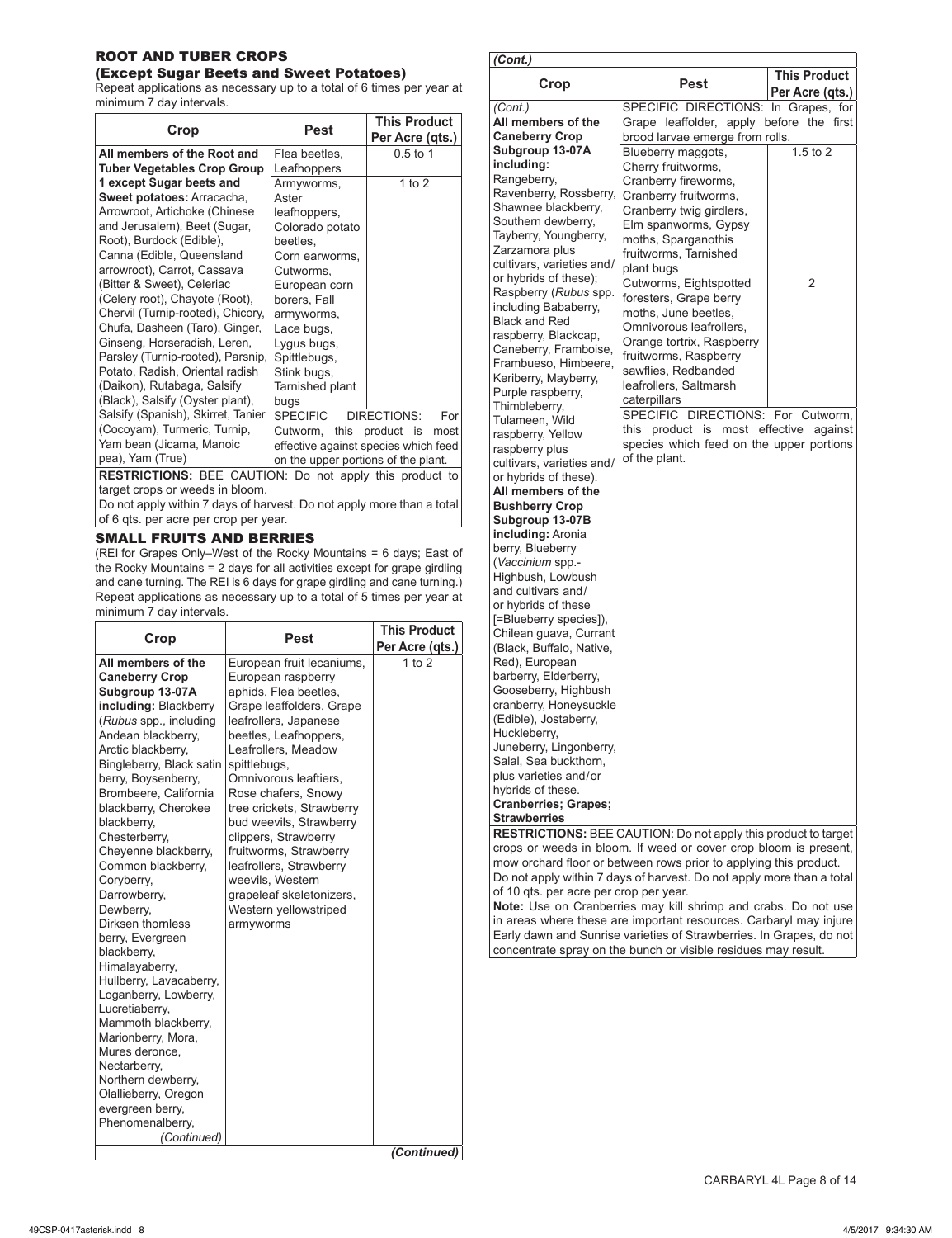## SUGAR BEETS

Repeat applications as necessary up to a total of 2 times per year at minimum 14 day intervals.

| Crop        | Pest                                                                                                                             | <b>This Product</b><br>Per Acre (qts.) |
|-------------|----------------------------------------------------------------------------------------------------------------------------------|----------------------------------------|
| Sugar beets | Armyworms, Beet leaf beetles,<br>Fall armyworms, Flea beetles,<br>Leafhoppers, Webworms                                          | 1 to 1.5                               |
|             | Cutworms                                                                                                                         | 1.5                                    |
|             | SPECIFIC DIRECTIONS: For Cutworm,<br>product is most effective against species which<br>feed on the upper portions of the plant. | this                                   |
|             | <b>DECTDICTIONS:</b> $DFE \sim \text{AllITION}$ Do not apply this product to                                                     |                                        |

**RESTRICTIONS:** BEE CAUTION: Do not apply this product to target crops or weeds in bloom.

Do not apply within 28 days of harvest of roots or forage. Do not apply more than a total of 3 qts. per acre per crop per year.

#### SUNFLOWERS

Up to 2 applications can be made per year at minimum 7 day intervals.

| Crop        | Pest                                                                                                                             | <b>This Product</b><br>Per Acre (qts.) |
|-------------|----------------------------------------------------------------------------------------------------------------------------------|----------------------------------------|
| Sunflowers  | Stem weevils, Sunflower beetles                                                                                                  | 1 to 1.5                               |
| (Except CA) | Armyworms, Cutworms, Fall<br>armyworms, Sunflower moths                                                                          | 1.5                                    |
|             | SPECIFIC DIRECTIONS: For Cutworm,<br>product is most effective against species which<br>feed on the upper portions of the plant. | this                                   |
|             | $\blacksquare$                                                                                                                   |                                        |

**RESTRICTIONS:** BEE CAUTION: Do not apply this product to target crops or weeds in bloom.

Do not apply within 30 days of grazing or harvest for forage or within 60 days of harvest for seed. Do not apply more than a total of 3 qts. per acre per crop per year.

## SWEET POTATOES

Up to 8 foliar applications can be made per year at minimum 7 day intervals.

| Crop              | Pest                                                                                                                                            | <b>This Product</b><br>Per Acre (qts.) |
|-------------------|-------------------------------------------------------------------------------------------------------------------------------------------------|----------------------------------------|
| Sweet<br>potatoes | Corn earworms, Cucumber<br>beetles, Flea beetles, Sweet<br>potato hornworms, Sweet<br>potato weevils, Tortoise beetles,<br>Whitefringed beetles | 1 to $2$                               |
|                   | Yellowstriped armyworms                                                                                                                         |                                        |

**RESTRICTIONS:** BEE CAUTION: Do not apply this product to target crops or weeds in bloom.

Do not apply within 7 days of harvest. Do not apply more than a total of 8 qts. per acre per crop per year.

## TOBACCO **(REI = 48 hours)**

**Plant Bed and Field Treatment –** Repeat treatments as necessary up to a total of 4 times per year at minimum 7 day intervals. Use lower rate on young plants (up to knee height). Use at least 10 gallons of prepared spray per acre. Begin treatments when worms are small.

| Crop           | <b>Pest</b>                                                                                                   | <b>This Product</b><br>Per Acre (qts.) |
|----------------|---------------------------------------------------------------------------------------------------------------|----------------------------------------|
| <b>Tobacco</b> | Budworms, Fall armyworms,<br>Hornworms, Japanese beetles,<br>June beetles, Suckflies, Tobacco<br>flea beetles | 1 to 2                                 |

**RESTRICTIONS:** Do not apply within 2 days of harvest. Do not apply more than a total of 8 qts. per acre per crop per year. Observe *"PLANT RESPONSE PRECAUTIONS"*. BEE CAUTION: Do not apply this product to target crops or weeds in bloom.

## TREE FRUIT CROPS

On all tree fruit crops, apply in sufficient volume for adequate coverage. This will vary depending on the pest and its severity, the tree condition, size, density and other factors. By air, use at least 10 gallons of spray mixture per acre for adequate distribution.

## **Citrus**

(REI for Citrus in All States Other Than CA = 12 hours) (REI for Citrus in CA = 3 days for application rates greater than or equal to 5 qts. per acre)

| Crop                                                                                                                                                                             | Pest                                                                                                                                                                                                                                                                                                                                                                                                                                                                                                                                                                | <b>This Product</b><br>Per Acre (qts.) |
|----------------------------------------------------------------------------------------------------------------------------------------------------------------------------------|---------------------------------------------------------------------------------------------------------------------------------------------------------------------------------------------------------------------------------------------------------------------------------------------------------------------------------------------------------------------------------------------------------------------------------------------------------------------------------------------------------------------------------------------------------------------|----------------------------------------|
| <b>All members</b><br>of the Citrus<br><b>Fruit Crop</b><br>Group 10<br>including:<br>Calamondin.<br>Citrus citron,<br>Citrus hybrids<br>(Citrus spp.,<br>including<br>Chironja, | Avocado leafrollers. California<br>orangedogs, Citrus cutworms,<br>Fruit tree leafrollers, Orange<br>tortrix, Western tussock moths                                                                                                                                                                                                                                                                                                                                                                                                                                 | $2$ to $3$                             |
|                                                                                                                                                                                  | Citrus rust mites, Eriophyid<br>mites, Plant bugs, Scale insects<br>(Black scales, Brown soft scales,<br>California red scales [except in<br>CA]. Citrus snow scales, Yellow<br>scales [except in CA])                                                                                                                                                                                                                                                                                                                                                              | 3 to 5                                 |
| Tangelo and<br>Tangor),<br>Grapefruit,<br>Kumquat,                                                                                                                               | SPECIFIC DIRECTIONS: For Scale, apply when<br>crawlers are present. For results on Eriophyid<br>mites, including Citrus rust mites, apply when pest<br>populations are low.                                                                                                                                                                                                                                                                                                                                                                                         |                                        |
| Lemon, Lime,<br>Mandarin<br>(Tangerine),<br>Orange (Sweet                                                                                                                        | Apopka weevils (adult), Citrus<br>root weevils (adults), Fuller rose<br>beetles, Little leaf notchers (adult)                                                                                                                                                                                                                                                                                                                                                                                                                                                       | 5                                      |
| and Sour),                                                                                                                                                                       | Psyllid                                                                                                                                                                                                                                                                                                                                                                                                                                                                                                                                                             | $1.5$ to $3$                           |
| Pummelo,<br>Tangelo,<br>Satsuma<br>mandarin.<br>White sapote<br>(Casimiroa<br>spp.) and<br>other cultivars<br>and/or hybrids<br>of these.                                        | SPECIFIC DIRECTIONS: Apply at the beginning<br>and at the end of the over-Wintering period before<br>the first Spring flush of the year. Additional sprays<br>are needed during the year just before each major<br>flush in the grove or when an increase in Psyllid<br>populations is observed.<br>Use the lower rate on light to moderate infestations,<br>young plants and early instar. Use the higher rate<br>on heavy infestations, mature plants, advanced<br>instars and adults. Thorough and uniform spray<br>coverage is essential for effective control. |                                        |
|                                                                                                                                                                                  | <b>CA Only:</b> California red scales,<br><b>Yellow scales</b>                                                                                                                                                                                                                                                                                                                                                                                                                                                                                                      | 5 to 12                                |
|                                                                                                                                                                                  | SPECIFIC DIRECTIONS: Do not make more than 1<br>application per crop per year in CA for California red<br>scale. Apply when crawlers are present.                                                                                                                                                                                                                                                                                                                                                                                                                   |                                        |
|                                                                                                                                                                                  | Florida Only: Adult citrus weevils<br>(such as Diaprepes abbreviatus,<br>Pantomorus cervinus, Artipes<br>floridanus and Pachnaeus spp.)                                                                                                                                                                                                                                                                                                                                                                                                                             | 5 to 8                                 |
|                                                                                                                                                                                  | SPECIFIC DIRECTIONS: Apply as a foliar spray by<br>ground as dilute or concentrate spray or by air in 10<br>to 25 gallons of water per acre.                                                                                                                                                                                                                                                                                                                                                                                                                        |                                        |
|                                                                                                                                                                                  | <b>RESTRICTIONS:</b> REE CALITION: Do not apply this product to                                                                                                                                                                                                                                                                                                                                                                                                                                                                                                     |                                        |

**RESTRICTIONS:** BEE CAUTION: Do not apply this product to target crops or weeds in bloom. Mowing weed or cover crop bloom prior to application will reduce hazard to bees.

Do not apply within 5 days of harvest. Do not apply more than a total of 20 qts. per acre per crop per year. Minimum retreatment interval is 14 days. **All States except CA and FL:** Do not apply more than 5 qts. per acre per application.

**CA Only:** Do not apply more than 12 qts. per acre per application. **FL Only:** Do not apply more than 8 qts. per acre per application.

#### Olives **(REI = 72 hours)**

Up to 2 applications can be made per crop per year at minimum 14 day intervals.

| Crop          | <b>Pest</b>                                   | <b>This Product</b><br>Per Acre (qts.) |
|---------------|-----------------------------------------------|----------------------------------------|
| <b>Olives</b> | Scale insects (Black scales,<br>Olive scales) | 5 to 7.5                               |

**RESTRICTIONS:** Do not apply within 14 days of harvest. Do not apply more than a total of 15 qts. per acre per crop per year. BEE CAUTION: Do not apply this product to target crops or weeds in bloom. If weed or cover crop bloom is present, mow orchard floor or between rows prior to applying this product.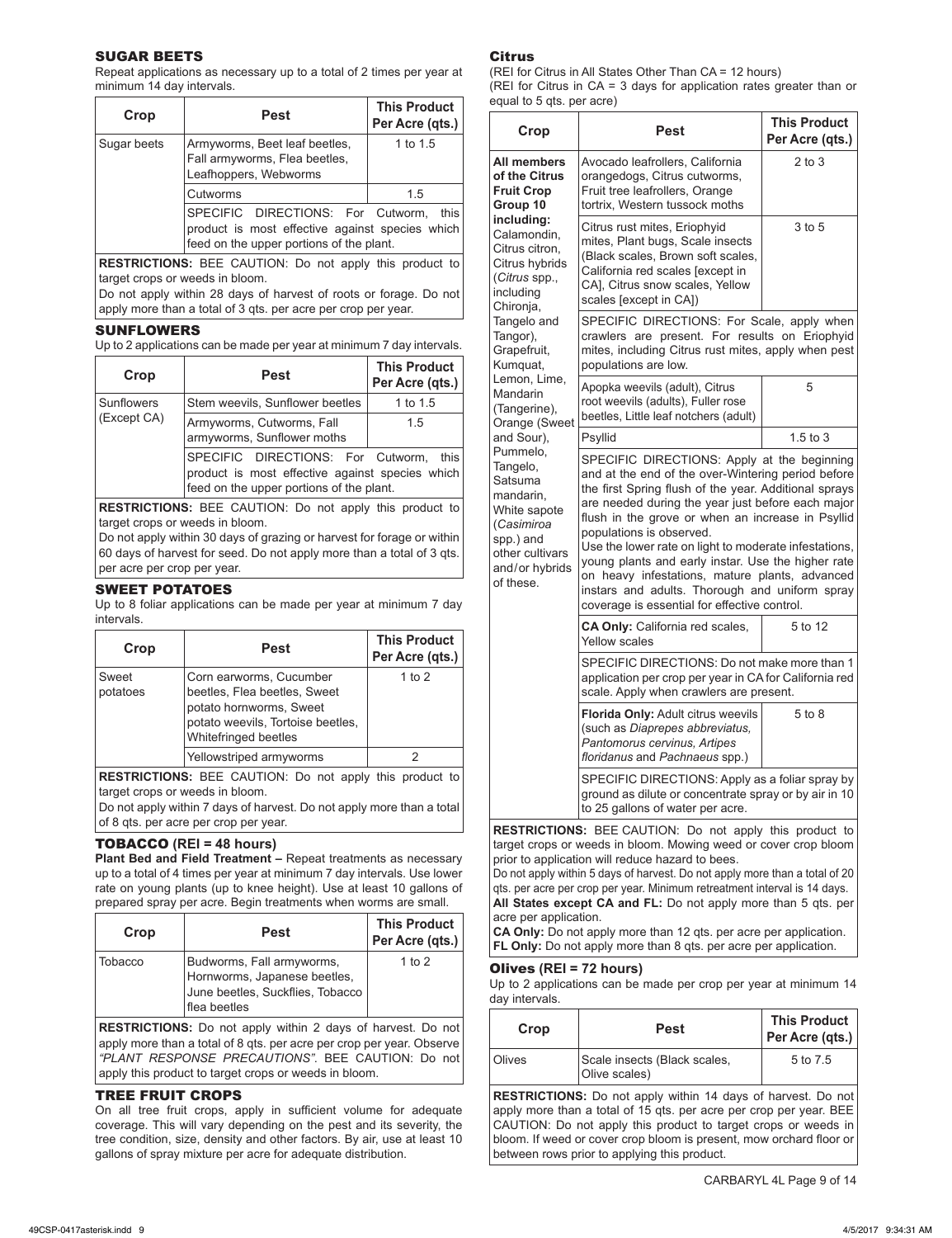## Pome Fruits

Repeat applications as necessary up to a total of 8 times per crop per year including thinning sprays on Apples at minimum 14 day intervals.

| Crop                                                             | Pest                                                                                                          | <b>This Product</b>      |
|------------------------------------------------------------------|---------------------------------------------------------------------------------------------------------------|--------------------------|
| Members of                                                       |                                                                                                               | Per Acre (qts.)          |
| the Pome<br><b>Fruit Group</b><br>11 including:<br>Apples, Crab- | White apple leafhoppers                                                                                       | 0.5 to 1.5               |
|                                                                  | Apple aphids, Codling moths                                                                                   | 1 to $3$<br>$1.5$ to $3$ |
|                                                                  | Apple aphids, Apple maggots,<br>Apple mealybugs, Apple rust                                                   |                          |
| apples, Pears,                                                   | mites, Bagworms, California                                                                                   |                          |
| Loquats,                                                         | pearslugs (Pear sawflies),                                                                                    |                          |
| Mayhaw,<br>Oriental pears                                        | European apple sawflies,<br>Eyespotted bud moths, Fruittree                                                   |                          |
|                                                                  | leafrollers, Gypsy moths,                                                                                     |                          |
|                                                                  | Japanese beetles, Lesser<br>appleworms, Lygus bugs,                                                           |                          |
|                                                                  | Orange tortrix, Pearleaf blister                                                                              |                          |
|                                                                  | mites, Pear psyllas, Pear rust                                                                                |                          |
|                                                                  | mites, Periodical cicadas, Plum<br>curculios, Redbanded leafrollers,                                          |                          |
|                                                                  | Rosy apple aphids, Scale insects                                                                              |                          |
|                                                                  | (Forbes scales, Lecanium<br>scales, San Jose scales),                                                         |                          |
|                                                                  | Tarnished plant bugs, Tentiform                                                                               |                          |
|                                                                  | leafminers, Woolly apple aphids,                                                                              |                          |
|                                                                  | Yellowheaded fireworms                                                                                        |                          |
|                                                                  | SPECIFIC DIRECTIONS: On Apples, avoid use                                                                     |                          |
|                                                                  | during the period from full bloom until 30 days after<br>full bloom unless fruit thinning is desired. Use for |                          |
|                                                                  | pesticidal activity during this period also may result                                                        |                          |
|                                                                  | in fruit removal. For Psylla, apply when eggs hatch<br>or young nymphs are present. For Scale, apply          |                          |
|                                                                  | when crawlers are present.                                                                                    |                          |
| Apples Only,                                                     |                                                                                                               | 1 to $3$                 |
| for fruit<br>thinning                                            | SPECIFIC DIRECTIONS: Apply between 80% petal                                                                  |                          |
|                                                                  | fall and 16 mm fruit size. Use the higher rates on<br>hard to thin varieties at the early timing which is the |                          |
|                                                                  | 80% petal fall to 6 mm fruit size. Use the lower rates                                                        |                          |
|                                                                  | on easy to thin varieties and at the later thinning                                                           |                          |
|                                                                  | period which is the 10 to 16 mm fruit size. The rate<br>to use per acre will depend on varieties, tree size,  |                          |
|                                                                  | row spacing, weather conditions at the time of and                                                            |                          |
|                                                                  | following applications. The most effective spray<br>gallonage will depend on the size, planting density,      |                          |
|                                                                  | row spacing and amount of foliage. Use sufficient                                                             |                          |
|                                                                  | spray volume to ensure adequate coverage (100 to                                                              |                          |
|                                                                  | 400 gals, per acre). Avoid spray to the point of runoff.<br>Reduce spray coverage to the lower portion of     |                          |
|                                                                  | the tree since overthinning may occur here.                                                                   |                          |
|                                                                  | Factors such as climatic temperature, high humidity,<br>frost, tree age, variety, nutrition, previous crop,   |                          |
|                                                                  | pruning and bloom may influence fruit thinning results                                                        |                          |
|                                                                  | with the product. Exercise precautions to avoid                                                               |                          |
|                                                                  | possible overthinning. For most effective results,<br>apply under good drying conditions and when daytime     |                          |
|                                                                  | temperatures (°F) will be 70 to low 80's for the following                                                    |                          |
|                                                                  | 1 to 3 days. Application with daytime temperatures in                                                         |                          |
|                                                                  | excess of 80°F may result in overthinning.<br>This product may be mixed with other fruit thinners;            |                          |
|                                                                  | however, use precautions to avoid overthinning                                                                |                          |
|                                                                  | and other adverse effects. Consult with local fruit<br>thinning experts in your area for recommendations      |                          |
|                                                                  | on appropriate tank-mixing partners. Refer to the                                                             |                          |
|                                                                  | other product labels for specific use directions.                                                             |                          |
|                                                                  | <b>NOTE:</b> The use of this product may result in fruit<br>deformity under certain environmental conditions. |                          |
|                                                                  | Before using on any variety of Apples, the user                                                               |                          |
|                                                                  | must weigh the risk versus benefits when using this                                                           |                          |
|                                                                  | product, particularly when using between 80% petal<br>fall and 6 mm fruit size. Red Delicious are more        |                          |
|                                                                  | sensitive to this phenomenon and in particular, the                                                           |                          |
|                                                                  | varieties Bisbee, Red Chief and Vallee Spur are very<br>susceptible to conditions causing fruit deformity.    |                          |
|                                                                  | Precipitation and temperatures below 65°F increase                                                            |                          |
|                                                                  | the possibility of fruit deformity. The use with Summer                                                       |                          |
|                                                                  | spray oils and wetting agents may increase the risk<br>of fruit deformity and injury.                         |                          |
|                                                                  | Consult with fruit thinning experts in your area for                                                          |                          |
|                                                                  | advice on using this product on specific Apple                                                                |                          |
|                                                                  | varieties under local growing conditions or other<br>questions. Observe all restrictions on the use of this   |                          |
|                                                                  | product for Apple thinning.                                                                                   |                          |
|                                                                  |                                                                                                               | (Continued)              |

| (Cont.) |      |                         |
|---------|------|-------------------------|
| Crop    | Pest | <b>This Product</b>     |
|         |      | $ $ Per Acre (qts.) $ $ |

**RESTRICTIONS:** Do not apply to Quince. Do not use on Pears between the tight flower cluster up to the 20 mm fruit size. Use during this period may result in undesirable fruit thinning and / or deformed fruit. Do not apply within 3 days of harvest. Do not apply more than a total of 15 qts. per acre per crop per year.

BEE CAUTION: Do not apply this product to target crops or weeds in bloom. If weed or cover crop bloom is present, mow orchard floor or between rows prior to applying this product.

FOR APPLE THINNING USE: Do not apply during bloom. Remove bee hives from orchard to be treated before applying this product. Removing bee hives from adjacent orchards will further minimize risks to bees.

## **DRIFT MANAGEMENT:**

For airblast application, follow the following drift management practices: • Adjust deflectors and aiming devices so that the spray is only directed into the canopy.

- Block off upward pointed nozzles when there is no overhanging canopy.
- Do not allow the spray to go beyond the edge of the cultivated area (i.e., turn off sprayer when turning at end rows). For applications to the outside rows, only spray inward, toward the orchard.

#### Stone Fruits

Up to 3 applications can be made per crop per year at minimum 7 day intervals. An additional application can be made during the dormant or delayed dormant timing.

| Crop                                                                                                                                                     | Pest                                                                                                                                                                                                                                                                                                                                                                                                                                                                                     | <b>This Product</b> |
|----------------------------------------------------------------------------------------------------------------------------------------------------------|------------------------------------------------------------------------------------------------------------------------------------------------------------------------------------------------------------------------------------------------------------------------------------------------------------------------------------------------------------------------------------------------------------------------------------------------------------------------------------------|---------------------|
|                                                                                                                                                          |                                                                                                                                                                                                                                                                                                                                                                                                                                                                                          | Per Acre (gts.)     |
| <b>All members</b><br>of the Stone<br><b>Fruits Crop</b><br>Group 12<br>including:<br>Apricot, Cherry<br>(including<br>Sweet<br>and Tart),<br>Nectarine, | Apple pandemis, Black cherry aphids,<br>Cherry fruitworms, Cherry maggots<br>(Cherry fruit flies), Codling moths,<br>Cucumber beetles, Eastern tent<br>caterpillars, Eyespotted bud moths,<br>European earwigs, Fruittree leafrollers,<br>Green fruitworms, Gypsy moths,<br>Japanese beetles, June beetles, Lesser<br>peachtree borers, Mealy plum aphids,<br>Orange tortrix, Oriental fruit moths,                                                                                      | $2$ to $3$          |
| Peach, Plum<br>(including<br>Chickasaw,<br>Damson and<br>Japanese),<br>Plumcot.<br>Prune (fresh)<br>(Continued)                                          | Peach twig borers, Periodical cicadas,<br>Plum curculios, Prune leafhoppers,<br>Redbanded leafrollers, Rose chafers,<br>Scale insects (Brown soft scales, Forbes<br>scales, Lecanium scales, Olive scales,<br>Oystershell scales, San Jose scales),<br>Tarnished plant bugs, Tussock moths,<br>Variegated leafrollers                                                                                                                                                                    |                     |
|                                                                                                                                                          | <b>SPECIFIC</b><br>DIRECTIONS:<br>Repeat<br>as necessary, up to a total of 3 times per crop,<br>but not more often than once every 7 days. An<br>additional application at the dormant or delayed<br>dormant timing may be made. For best results on<br>Scale, apply when crawlers are present. For Lesser<br>peachtree borers, best results have been found by<br>thoroughly spraying limbs and tree trunks at weekly<br>intervals during moth flight.                                  | applications        |
|                                                                                                                                                          | Peach twig borers, Scale insects<br>(Brown soft scales, Forbes scales,<br>Lecanium scales, Olive scales,<br>Oystershell scales, San Jose scales)<br>SPECIFIC DIRECTIONS: For dormant or                                                                                                                                                                                                                                                                                                  | 4 to 5<br>delayed   |
|                                                                                                                                                          | dormant timing, apply in combination with a recommended<br>dormant oil. Refer to the dormant oil product label for<br>additional use directions and restrictions.                                                                                                                                                                                                                                                                                                                        |                     |
|                                                                                                                                                          | <b>CA ONLY:</b> Black cherry aphids,<br>Cherry fruitworms, Cherry maggots<br>(Cherry fruit flies), Codling moths,<br>Cucumber beetles, Eyespotted bud<br>moths, European earwigs, Fruittree<br>leafrollers, Green fruitworms, Mealy<br>plum aphids, Orange tortrix, Oriental<br>fruit moths, Peach twig borers,<br>Scale insects (Brown soft scales,<br>Forbes scales, Lecanium scales,<br>Olive scales, Oystershell scales, San<br>Jose scales), Tarnished plant bugs,<br>Tussock moths | $3$ to $4$          |
|                                                                                                                                                          |                                                                                                                                                                                                                                                                                                                                                                                                                                                                                          | (Continued)         |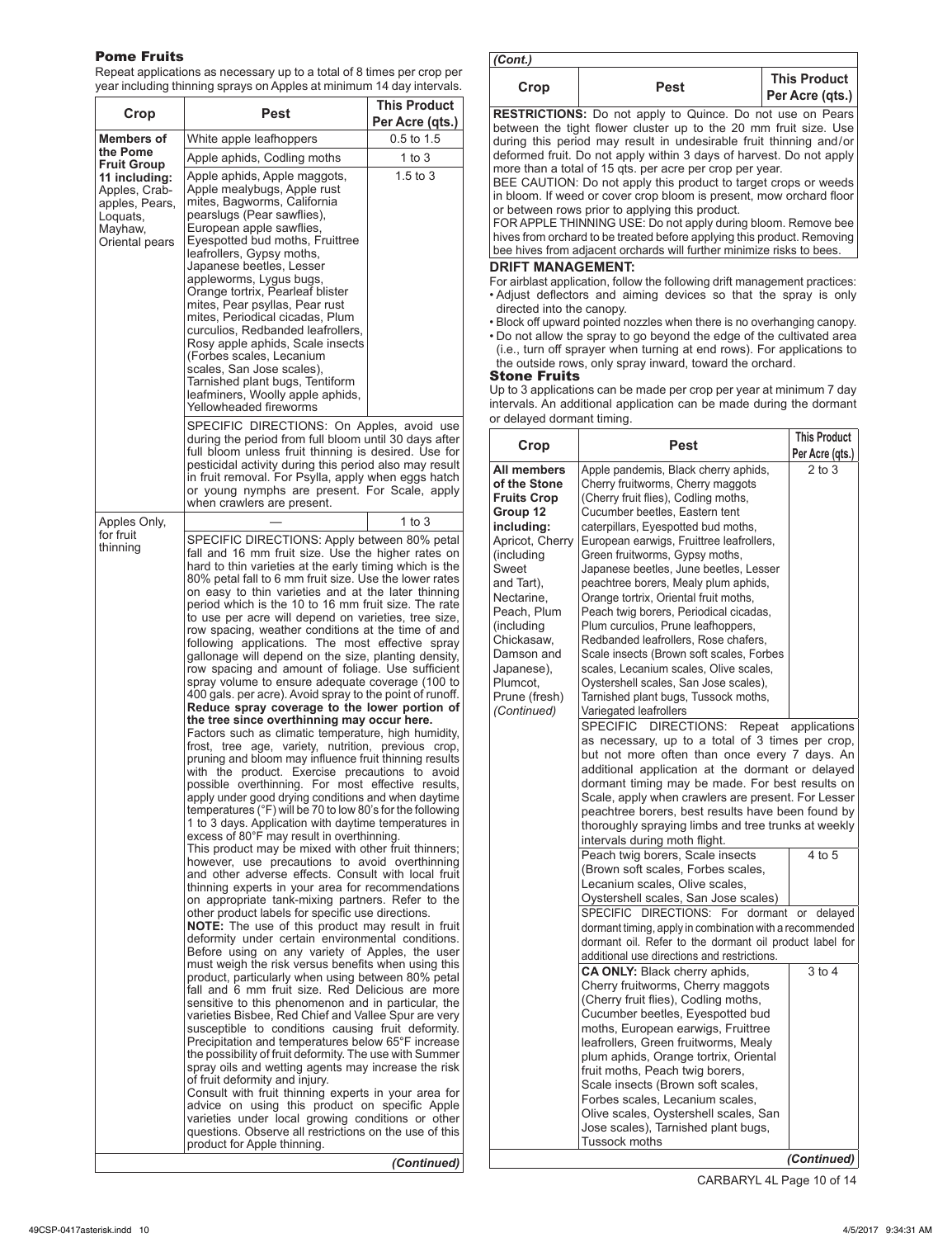| (Cont.)                                                                                                                                                                                                                             |                                                                                                                                                                                                                                                                                                                                                                                                                                                                                                                                                                                                                                                                                                                                                                           |                                        |
|-------------------------------------------------------------------------------------------------------------------------------------------------------------------------------------------------------------------------------------|---------------------------------------------------------------------------------------------------------------------------------------------------------------------------------------------------------------------------------------------------------------------------------------------------------------------------------------------------------------------------------------------------------------------------------------------------------------------------------------------------------------------------------------------------------------------------------------------------------------------------------------------------------------------------------------------------------------------------------------------------------------------------|----------------------------------------|
| Crop                                                                                                                                                                                                                                | <b>Pest</b>                                                                                                                                                                                                                                                                                                                                                                                                                                                                                                                                                                                                                                                                                                                                                               | <b>This Product</b>                    |
| (Cont.)<br>All members<br>of the Stone<br><b>Fruits Crop</b><br>Group 12<br>including:<br>Apricot, Cherry<br>(including<br>Sweet<br>and Tart),<br>Nectarine,<br>Peach, Plum<br>(including<br>Chickasaw,<br>Damson and<br>Japanese), | SPECIFIC DIRECTIONS: Repeat applications as<br>necessary up to a total of 3 times per crop, but not<br>more often than once every 14 days. An additional<br>application at the dormant or delayed dormant<br>timing may be made. For Scale, apply when<br>crawlers are present.                                                                                                                                                                                                                                                                                                                                                                                                                                                                                           | Per Acre (gts.)                        |
| Plumcot.<br>Prune (fresh)                                                                                                                                                                                                           |                                                                                                                                                                                                                                                                                                                                                                                                                                                                                                                                                                                                                                                                                                                                                                           |                                        |
| <b>TREE NUT CROPS</b>                                                                                                                                                                                                               | All States Except CA: Do not apply within 3 days of harvest. Do not apply<br>more than 3 qts. per acre per application during the production season.<br>CA only: Do not apply within 1 day of harvest. Do not apply more<br>than 4 gts, per application during the production season.<br>All States Including CA: Do not apply more than a total of 14 qts.<br>per acre per crop per year. Do not apply more than a total of 5 gts.<br>per acre at the dormant or delayed dormant timing. Do not apply<br>more than a total of 9 gts. per acre during the production season.<br>BEE CAUTION: Do not apply this product to target crops or weeds<br>in bloom. If weed or cover crop bloom is present, mow orchard floor<br>or between rows prior to applying this product. |                                        |
|                                                                                                                                                                                                                                     | On all tree nut crops, apply in sufficient volume for adequate<br>coverage. This will vary depending on the pest and its severity, the<br>tree condition, size and density and other factors.                                                                                                                                                                                                                                                                                                                                                                                                                                                                                                                                                                             |                                        |
| Crop                                                                                                                                                                                                                                | <b>Pest</b>                                                                                                                                                                                                                                                                                                                                                                                                                                                                                                                                                                                                                                                                                                                                                               | <b>This Product</b><br>Per Acre (qts.) |
| Pistachios                                                                                                                                                                                                                          | Armyworm (Except in CA),<br>Brown soft scales, Lecanium<br>scales, Navel orangeworms<br>(Except in CA)                                                                                                                                                                                                                                                                                                                                                                                                                                                                                                                                                                                                                                                                    | $3$ to $5$                             |
|                                                                                                                                                                                                                                     | <b>SPECIFIC</b><br>DIRECTIONS: Repeat<br>as necessary up to a total of 4 times per crop per<br>year (including any applications at the dormant or<br>delayed dormant timing) at minimum 7 day intervals.<br>For Scale, apply when crawlers are present.                                                                                                                                                                                                                                                                                                                                                                                                                                                                                                                   | applications                           |
|                                                                                                                                                                                                                                     | California Only: Armyworm,<br>Navel orangeworm                                                                                                                                                                                                                                                                                                                                                                                                                                                                                                                                                                                                                                                                                                                            | $3$ to $6$                             |
|                                                                                                                                                                                                                                     | SPECIFIC DIRECTIONS: Apply by air in a minimum                                                                                                                                                                                                                                                                                                                                                                                                                                                                                                                                                                                                                                                                                                                            |                                        |

of 20 gals. of water per acre. Do not make more than 1 application at the maximum rate of 6 qts. per acre per crop per year. If needed, make up to 3 additional applications per crop per year at a rate not exceeding 5 qts. per acre per application (including applications at the dormant or delayed dormant timing) at minimum 7 day intervals. Scale insects 4 to 5

SPECIFIC DIRECTIONS: For dormant or delayed dormant timing: Apply in combination with dormant oil. Refer to dormant oil product label for additional use directions and restrictions.

**RESTRICTIONS:** Do not apply within 14 days of harvest. Do not apply more than a total of 15 qts. per acre per year including any application at the dormant or delayed dormant timing. **In All States Except California:** Do not apply more than 5 qts. per acre per application. **In California:** Do not make more than 1 application at the maximum rate of 6 qts. per acre per crop per year. For any additional applications, do not apply more than 5 qts. per acre per application. BEE CAUTION: Do not apply this product to target crops or weeds in bloom. If weed or cover crop bloom is present, mow orchard floor or between rows prior to applying this product.

*(Continued)*

| (Cont.)                                                                                                                                                                                                      |                                                                                                                                                                                                                                                                                                                                                                                                                                                                                                                                                                                                                                                                                                                                                                                                                                                                                                                                                                                                                                                                                                                                                                                       |                                        |
|--------------------------------------------------------------------------------------------------------------------------------------------------------------------------------------------------------------|---------------------------------------------------------------------------------------------------------------------------------------------------------------------------------------------------------------------------------------------------------------------------------------------------------------------------------------------------------------------------------------------------------------------------------------------------------------------------------------------------------------------------------------------------------------------------------------------------------------------------------------------------------------------------------------------------------------------------------------------------------------------------------------------------------------------------------------------------------------------------------------------------------------------------------------------------------------------------------------------------------------------------------------------------------------------------------------------------------------------------------------------------------------------------------------|----------------------------------------|
| Crop                                                                                                                                                                                                         | Pest                                                                                                                                                                                                                                                                                                                                                                                                                                                                                                                                                                                                                                                                                                                                                                                                                                                                                                                                                                                                                                                                                                                                                                                  | <b>This Product</b><br>Per Acre (qts.) |
| All members<br>of the Tree<br><b>Nuts Crop</b><br>Group 14<br>including:<br>Almond, Beech<br>nut, Brazil<br>nut, Butternut,<br>Cashew,<br>Chestnut.<br>Chinguapin,<br>Filbert<br>(Hazelnut),<br>Hickory nut, | Black margined aphids, Calico<br>scales, Codling moths, European<br>fruit lecaniums, Fall webworms,<br>Filbert aphids, Filbert leafrollers,<br>Filbert worms, Frosted scales,<br>Fruittree leafrollers, Hickory<br>shuckworms, Lesser webworms,<br>Navel orangeworms, Peach twig<br>borers, Pecan leaf phylloxeras,<br>Pecan stem phylloxeras,<br>Pecan nut casebearers, Pecan<br>spittlebugs, Pecan weevils,<br>San Jose scales, Twig girdlers,<br>Walnut caterpillars                                                                                                                                                                                                                                                                                                                                                                                                                                                                                                                                                                                                                                                                                                               | $2$ to $5$                             |
| Macadamia<br>nut (Bush nut),<br>Pecan, Walnut<br><i><b>[including</b></i><br><b>Black and</b><br>English<br>(Persian)<br>walnuts1                                                                            | SPECIFIC DIRECTIONS: Repeat applications as<br>necessary up to a total of 4 times per year (including<br>any applications at the dormant or delayed dormant<br>timing) at minimum 7 day intervals. Use lower rates<br>for pests attacking leaves. Use higher rates for<br>pests attacking fruit and for higher infestations. For<br>Scale, apply when crawlers are present. For Peach<br>twig borers, best results with foliar applications<br>have been found by making applications in popcorn<br>or petal fall stages when the May brood begins to<br>hatch. For Navel orangeworms in Almonds and<br>Walnuts, best results have been found by timing<br>early and mid-season applications to correspond<br>with moth flight peaks. For Filbert leafrollers, best<br>results have been found by making applications<br>when eggs are hatching, repeating application in<br>first appearance of moths and again 3 to 4 weeks<br>later. For Codling moths in Walnuts, best results<br>have been found by making applications when<br>average cross-sectional diameters of developing<br>nuts are one-half to three-fourths inches and again<br>during middle or late June, as needed. |                                        |
|                                                                                                                                                                                                              | Chestnut weevils, European<br>earwigs                                                                                                                                                                                                                                                                                                                                                                                                                                                                                                                                                                                                                                                                                                                                                                                                                                                                                                                                                                                                                                                                                                                                                 | 4 to 5                                 |
|                                                                                                                                                                                                              | SPECIFIC DIRECTIONS: For Chestnut weevils.<br>best results have been found with 4 applications<br>at weekly intervals beginning in late July. The last<br>application should be made prior to shuck split. For<br>European earwigs, thorough coverage of trunks,<br>branches and nuts is needed for best results.                                                                                                                                                                                                                                                                                                                                                                                                                                                                                                                                                                                                                                                                                                                                                                                                                                                                     |                                        |
| Almonds Only                                                                                                                                                                                                 | Peach twig borers, Scale insects                                                                                                                                                                                                                                                                                                                                                                                                                                                                                                                                                                                                                                                                                                                                                                                                                                                                                                                                                                                                                                                                                                                                                      | 4 to 5                                 |
|                                                                                                                                                                                                              | SPECIFIC DIRECTIONS: For dormant or delayed<br>timing,<br>apply in<br>dormant<br>recommended dormant oil. Refer to the dormant<br>oil product label for additional use directions and<br>restrictions.                                                                                                                                                                                                                                                                                                                                                                                                                                                                                                                                                                                                                                                                                                                                                                                                                                                                                                                                                                                | combination<br>with                    |
|                                                                                                                                                                                                              | <b>RESTRICTIONS:</b> BEE CAUTION: Do not apply this product to target<br>crops or weeds in bloom. If weed or cover crop bloom is present.                                                                                                                                                                                                                                                                                                                                                                                                                                                                                                                                                                                                                                                                                                                                                                                                                                                                                                                                                                                                                                             |                                        |

crops or weeds in bloom. If weed or cover crop bloom is present, mow orchard floor or between rows prior to applying this product. Do not apply within 14 days of harvest. Do not apply more than a total of 15 qts. per acre per crop per year including any applications at the dormant or delayed dormant timing.

#### FORESTED AREAS AND RANGELAND TREES

Up to 2 spray applications can be made per year at minimum 7 day intervals and 2 direct trunk treatments per year at 6 month intervals. Apply in sufficient volume for adequate coverage by ground or air equipment. This will vary depending on the tree size, density and stage of growth.

| Crop/Site                                                                                                                           | Pest                                                                                                                                                                                                                                                                                                           | <b>This Product</b><br>Per Acre (qts.) |
|-------------------------------------------------------------------------------------------------------------------------------------|----------------------------------------------------------------------------------------------------------------------------------------------------------------------------------------------------------------------------------------------------------------------------------------------------------------|----------------------------------------|
| Forests, Tree<br>plantations,<br>Planted<br>Christmas trees.<br>Parks, Rural<br>shelter belts.<br>Rangeland<br>trees<br>(Continued) | Ants*, Apple aphids,<br>Armyworms, Ash whiteflies,<br>Azalea leafminers, Bagworms,<br>Balsam twig aphids, Birch<br>leafminers, Blister beetles,<br>Boxelder bugs, Boxwood<br>leafminers, Browntail moths,<br>Cankerworms, Catalpa sphinx,<br>Chiggers**, Cooley spruce gall<br>adelgids, Cutworms, (Continued) | (0.75 fl. oz. per<br>$1,000$ sq. ft.)  |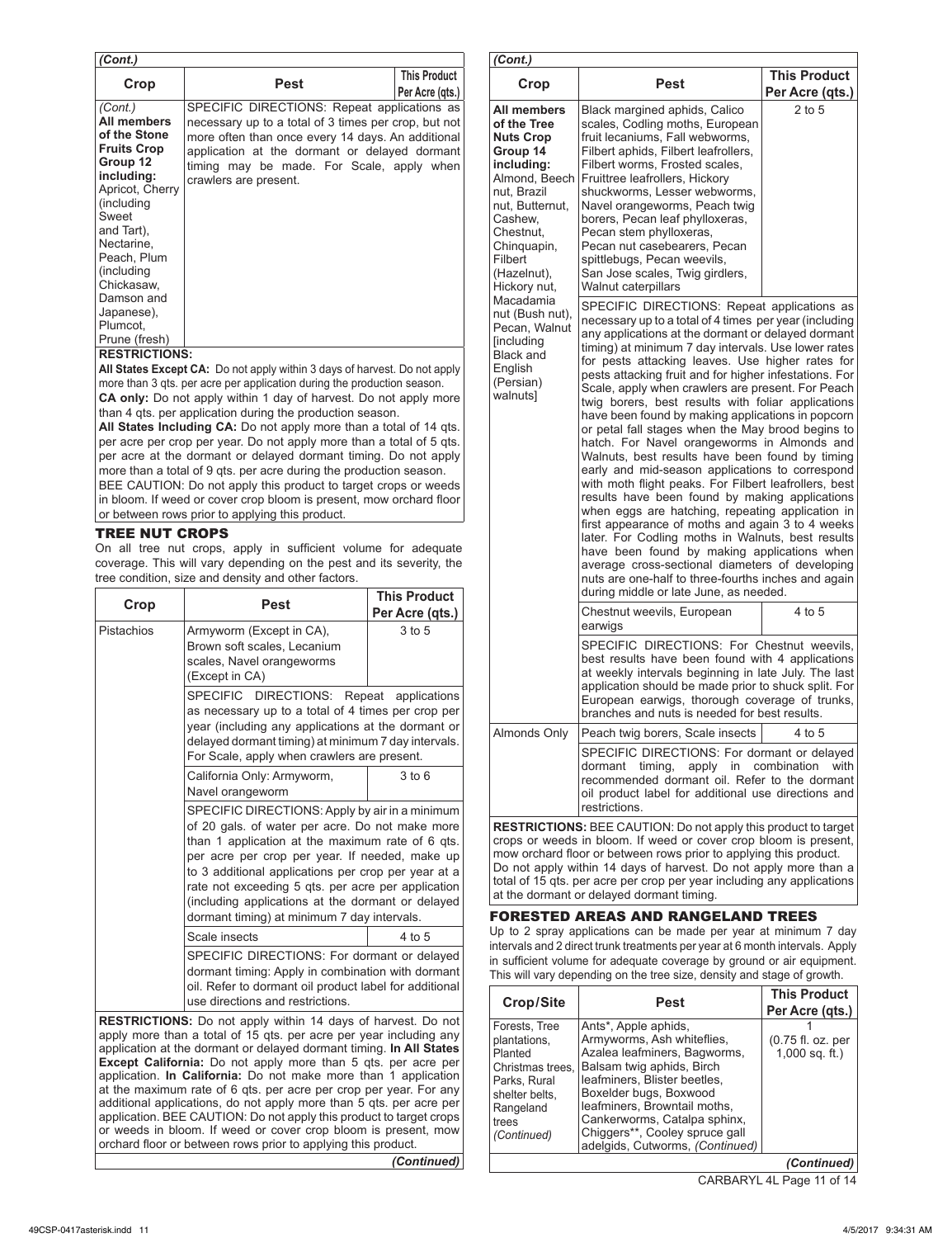| (Cont.)                        |                                                                                                    | <b>This Product</b>               |
|--------------------------------|----------------------------------------------------------------------------------------------------|-----------------------------------|
| Crop/Site                      | Pest                                                                                               | Per Acre (qts.)                   |
| (Cont.)                        | (Cont.)                                                                                            |                                   |
| Forests, Tree                  | Ants*, Apple aphids,<br>Armyworms, Ash whiteflies,                                                 | (0.75 fl. oz. per                 |
| plantations,                   | Azalea leafminers, Bagworms,                                                                       | $1,000$ sq. ft.)                  |
| Planted                        | Balsam twig aphids, Birch                                                                          |                                   |
| Christmas                      | leafminers, Blister beetles,                                                                       |                                   |
| trees.                         | Boxelder bugs, Boxwood                                                                             |                                   |
| Parks, Rural<br>shelter belts. | leafminers, Browntail moths,                                                                       |                                   |
| Rangeland                      | Cankerworms, Catalpa sphinx,                                                                       |                                   |
| trees                          | Chiggers**, Cooley spruce gall                                                                     |                                   |
| (Continued)                    | adelgids, Cutworms, Cypress                                                                        |                                   |
|                                | tip moths, Douglas fir tussock                                                                     |                                   |
|                                | moths, Eastern spruce gall                                                                         |                                   |
|                                | adelgids, Elm leaf aphids, Elm                                                                     |                                   |
|                                | leaf beetles, Elm spanworms,                                                                       |                                   |
|                                | Eriophyid mites, European pine                                                                     |                                   |
|                                | shoot moths, Fall armyworms,                                                                       |                                   |
|                                | Flea beetles, Fuchia gall mites,                                                                   |                                   |
|                                | Fuller rose beetles, Gall midges,                                                                  |                                   |
|                                | Gall wasps, Greenstriped<br>mapleworms, Grasshoppers,                                              |                                   |
|                                | Hackberry nipplegall makers,                                                                       |                                   |
|                                | Holly bud moths, Holly                                                                             |                                   |
|                                | leafminers, Jack pine budworms,                                                                    |                                   |
|                                | Japanese beetles, Jeffrey pine                                                                     |                                   |
|                                | needleminers, June beetles,                                                                        |                                   |
|                                | Lace bugs, Leafhoppers,                                                                            |                                   |
|                                | Leafrollers, Locust borers,                                                                        |                                   |
|                                | Maple leafcutters, Mealybugs,                                                                      |                                   |
|                                | Mimosa webworms, Nantucket                                                                         |                                   |
|                                | pine tip moths, Oak leafminers,                                                                    |                                   |
|                                | Oak moths, Oak skeletonizers,<br>Oakworm (complex), Oleander                                       |                                   |
|                                | caterpillars, Olive ash borers,                                                                    |                                   |
|                                | Orangestriped oakworms,                                                                            |                                   |
|                                | Periodical cicadas, Pine loopers,                                                                  |                                   |
|                                | Pine sawflies, Pine spittlebugs,                                                                   |                                   |
|                                | Pitch pine tip moths, Plant                                                                        |                                   |
|                                | bugs, Poinsettia hornworms,                                                                        |                                   |
|                                | Psyllids, Puss caterpillars,                                                                       |                                   |
|                                | Redhumped oakworms, Rose                                                                           |                                   |
|                                | aphids, Rose chafers, Rose                                                                         |                                   |
|                                | slugs, Saddled prominents,                                                                         |                                   |
|                                | Sawflies (exposed), Scale                                                                          |                                   |
|                                | insects (crawlers), Sowbugs,                                                                       |                                   |
|                                | Spiney elm caterpillars, Spring-<br>tails, Spruce budworms, Spruce                                 |                                   |
|                                | needle-miners, Subtropical                                                                         |                                   |
|                                | pine tip moths, Tent caterpillars,                                                                 |                                   |
|                                | Thornbugs, Thrips (exposed),                                                                       |                                   |
|                                | Walnut caterpillars, Webworms,                                                                     |                                   |
|                                | Western hemlock loopers,                                                                           |                                   |
|                                | Western spruce budworms,                                                                           |                                   |
|                                | Willow leaf beetles, Woolly gall                                                                   |                                   |
|                                | aphids, Yellow poplar weevils                                                                      |                                   |
|                                | <b>SPECIFIC</b><br>DIRECTIONS:                                                                     | "PLANT<br>Observe                 |
|                                | RESPONSE PRECAUTIONS". Obtain thorough                                                             |                                   |
|                                | coverage of upper and<br>lower                                                                     | surfaces.<br>leaf                 |
|                                | The addition of a sticker may improve product<br>performance. To kill Scale insects, treat trunks, |                                   |
|                                | stems and twigs in addition to plant foliage. For                                                  |                                   |
|                                | best results on Worms, treat when pests are small.                                                 |                                   |
|                                | Make applications for Maple leafcutters on Sugar                                                   |                                   |
|                                | maple when larvae are in 2nd instar after mining                                                   |                                   |
|                                | and as cases are being formed.                                                                     |                                   |
|                                | Except Carpenter, Harvester and Pharaoh.                                                           |                                   |
|                                | $***$<br>Will only kill pests that are present at the time of                                      |                                   |
|                                | application and directly contacted by product.                                                     |                                   |
|                                |                                                                                                    |                                   |
|                                | Gypsy moths                                                                                        | 0.75 to 1<br>(0.5 to 0.75 fl. oz. |
|                                |                                                                                                    | per 1,000 sq. ft.)                |
|                                | SPECIFIC DIRECTIONS: For Gypsy moth, use                                                           |                                   |
|                                | the higher rate for heavy infestations. Repeat                                                     |                                   |
|                                | treatments as necessary, up to a total of 2 times per                                              |                                   |
|                                | year, but not more often than once every 7 days.                                                   |                                   |

| munue <sup>.</sup> |  |
|--------------------|--|

| Crop/Site<br>(Cont.)<br>Forests, Tree | Pest                                                                                                                                      |                                                                                                 |
|---------------------------------------|-------------------------------------------------------------------------------------------------------------------------------------------|-------------------------------------------------------------------------------------------------|
|                                       |                                                                                                                                           | Per Acre (qts.)                                                                                 |
|                                       | Ticks                                                                                                                                     |                                                                                                 |
| plantations,                          |                                                                                                                                           | (0.75 fl. oz. per<br>$1,000$ sq. ft.)                                                           |
| Planted                               | SPECIFIC DIRECTIONS: Will only kill Ticks present                                                                                         |                                                                                                 |
| Christmas                             | at the time of application and directly contacted by                                                                                      |                                                                                                 |
| trees.                                | product.                                                                                                                                  |                                                                                                 |
| Parks, Rural                          | Elm bark beetles, Ips engraver                                                                                                            | 5 fl. ozs. per gal.                                                                             |
| shelter belts,                        | beetles, Mountain pine beetles,                                                                                                           |                                                                                                 |
| Rangeland<br>trees                    | Roundheaded pine beetles, Spruce<br>beetles, Western pine beetles                                                                         |                                                                                                 |
|                                       | SPECIFIC DIRECTIONS: Direct Trunk Treatment                                                                                               |                                                                                                 |
|                                       | - Effective as a preventative treatment only. Treat                                                                                       |                                                                                                 |
|                                       | annually as required to prevent Beetle attacks. Apply 1                                                                                   |                                                                                                 |
|                                       | gal. of spray per 50 sq. ft. of bark prior to Beetle flight or                                                                            |                                                                                                 |
|                                       | host-tree attack. Treat tree trunk from ground level up,                                                                                  |                                                                                                 |
|                                       | until trunk diameter is less than 5 inches. For Elm bark                                                                                  |                                                                                                 |
|                                       | beetles, apply approximately 20 to 30 gals. of spray<br>mixture for each 50 ft. of bark for thorough coverage of                          |                                                                                                 |
|                                       | all bark surfaces on trunks, limbs and twigs.                                                                                             |                                                                                                 |
|                                       | RESTRICTIONS: BEE CAUTION: Do not apply this product to                                                                                   |                                                                                                 |
|                                       | target crops or weeds in bloom.                                                                                                           |                                                                                                 |
|                                       | Do not use on syrup-producing Sugar maples where sap is harvested.                                                                        |                                                                                                 |
|                                       | Do not enter or allow others to enter treated areas until sprays have dried.                                                              |                                                                                                 |
|                                       | <b>ORNAMENTAL TREES AND PLANTS</b>                                                                                                        |                                                                                                 |
|                                       | (REI = 12 hours; EXCEPTION: The REI is 18 days for ornamentals<br>grown for cuttings (cut flowers or cut foliage) where production is     |                                                                                                 |
|                                       | in outdoor areas and where average annual rainfall is less than 25                                                                        |                                                                                                 |
|                                       | inches a year. Notify workers of the application and REI by warning                                                                       |                                                                                                 |
|                                       | them orally and by posting warning signs at entrances to treated                                                                          |                                                                                                 |
|                                       | area. Note: Information on average annual rainfall for your area is                                                                       |                                                                                                 |
|                                       | available from any nearby weather bureau, such as one located at<br>a local airport or one affiliated with the National Oceanographic and |                                                                                                 |
|                                       | Atmospheric Administration (NOAA).                                                                                                        |                                                                                                 |
|                                       | Up to 6 spray applications can be made per year at minimum 7 day                                                                          |                                                                                                 |
|                                       |                                                                                                                                           |                                                                                                 |
|                                       | intervals. Up to 2 direct trunk treatments can be made per year at                                                                        |                                                                                                 |
| minimum 6 month intervals.            |                                                                                                                                           |                                                                                                 |
|                                       | Apply by ground in sufficient volume for adequate coverage. This will                                                                     |                                                                                                 |
|                                       | vary depending on the plant or tree size, density and stage of growth.                                                                    |                                                                                                 |
| Crop/Site                             | Pest                                                                                                                                      |                                                                                                 |
|                                       |                                                                                                                                           |                                                                                                 |
| Ornamental<br><b>Trees and</b>        | Ants*, Apple aphids, Armyworms,                                                                                                           | $-OR-$                                                                                          |
| Plants:                               | Ash whiteflies, Azalea leafminers,<br>Bagworms, Balsam twig aphids,                                                                       | per 100 gal.                                                                                    |
| Roses,                                | Birch leafminers, Blister beetles                                                                                                         |                                                                                                 |
| Flowers,                              | Boxelder bugs, Boxwood                                                                                                                    |                                                                                                 |
| Other                                 | leafminers, Browntail moths,                                                                                                              |                                                                                                 |
| Herbaceous                            | Cankerworms, Catalpa sphinx,                                                                                                              |                                                                                                 |
| plants,                               | Chiggers**, Cooley spruce gall                                                                                                            |                                                                                                 |
| Evergreens                            | adelgids, Cutworms, Cypress tip                                                                                                           |                                                                                                 |
| and Woody                             | moths, Douglas fir tussock moth,                                                                                                          |                                                                                                 |
| plants,<br>Shrubs                     | Eastern spruce gall adelgids,                                                                                                             |                                                                                                 |
| (Continued)                           | Elm leaf aphids, Elm leaf beetles,<br>Elm spanworms, Eriophyid mites,                                                                     |                                                                                                 |
|                                       | European pine shoot moths, Fall                                                                                                           |                                                                                                 |
|                                       | armyworms, Flea beetles, Fuchia                                                                                                           |                                                                                                 |
|                                       | gall mites, Fuller rose beetles, Gall                                                                                                     |                                                                                                 |
|                                       | midges, Gall wasps, Greenstriped                                                                                                          |                                                                                                 |
|                                       | mapleworms, Grasshoppers,                                                                                                                 |                                                                                                 |
|                                       | Hackberry nipple gall makers,                                                                                                             |                                                                                                 |
|                                       | Holly bud moths, Holly                                                                                                                    |                                                                                                 |
|                                       | leafminers, Jack pine budworms,<br>Japanese beetles, Jeffrey pine                                                                         |                                                                                                 |
|                                       | needleminers, June beetles, Lace                                                                                                          |                                                                                                 |
|                                       | bugs, Leafhoppers, Leafrollers,                                                                                                           |                                                                                                 |
|                                       | Locust borers, Maple leafcutters,                                                                                                         |                                                                                                 |
|                                       | Mealybugs, Mimosa webworms,                                                                                                               |                                                                                                 |
|                                       | Nantucket pine tip moths,                                                                                                                 |                                                                                                 |
|                                       | Oak leafminers, Oak moths,                                                                                                                |                                                                                                 |
|                                       | Oak skeletonizers, Oakworm                                                                                                                | <b>This Product</b><br>Per Acre (qts.)<br>1 qt. per acre<br>(0.75 fl. oz. per<br>1,000 sq. ft.) |
|                                       | (complex), Oleander caterpillars,<br>Olive ash borers,<br>(Continued)                                                                     |                                                                                                 |

*(Cont.)*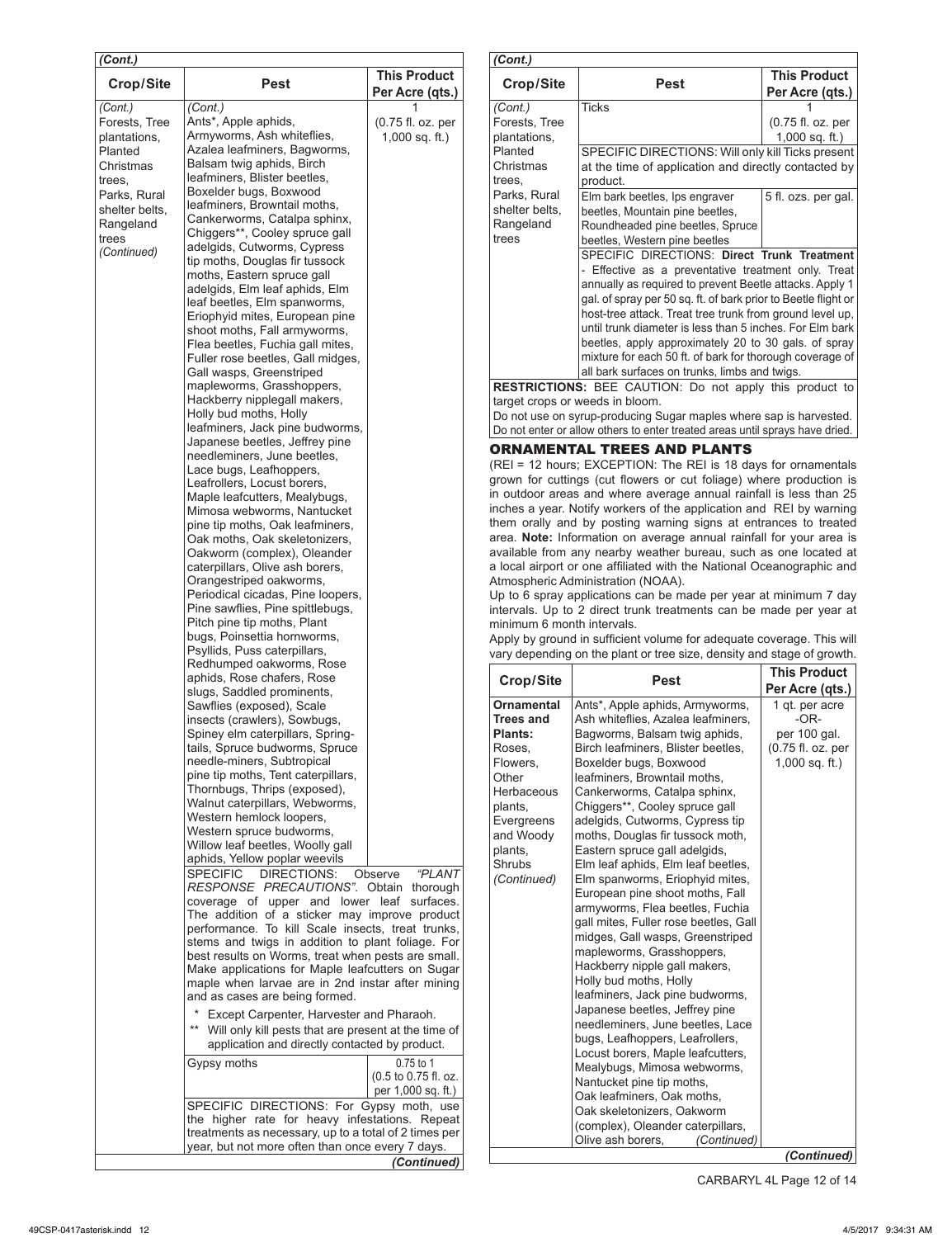| (Cont.)                                                                                                                                                              |                                                                                                                                                                                                                                                                                                                                                                                                                                                                                                                                                                                                                                                    |                                                                                          |
|----------------------------------------------------------------------------------------------------------------------------------------------------------------------|----------------------------------------------------------------------------------------------------------------------------------------------------------------------------------------------------------------------------------------------------------------------------------------------------------------------------------------------------------------------------------------------------------------------------------------------------------------------------------------------------------------------------------------------------------------------------------------------------------------------------------------------------|------------------------------------------------------------------------------------------|
| Crop/Site                                                                                                                                                            | Pest                                                                                                                                                                                                                                                                                                                                                                                                                                                                                                                                                                                                                                               | <b>This Product</b><br>Per Acre (qts.)                                                   |
| (Cont.)<br><b>Ornamental</b><br><b>Trees and</b><br>Plants:<br>Roses,<br>Flowers,<br>Other<br>Herbaceous<br>plants.<br>Evergreens,<br>and Woody<br>plants,<br>Shrubs | (Cont.) Orange-striped oakworms,<br>Periodical cicadas, Pine loopers,<br>Pine sawflies, Pine spittlebugs,<br>Pitch pine tip moths, Plant bugs,<br>Poinsettia hornworms, Psyllids,<br>Puss caterpillars, Redhumped<br>oakworms, Rose aphids, Rose<br>chafers, Rose slugs, Saddled<br>prominents, Sawflies (exposed),<br>Scale insects (crawlers),<br>Sowbugs, Spiney elm caterpillars,<br>Springtails, Spruce needleminers,<br>Subtropical pine tip moths, Tent<br>caterpillars, Thornbugs, Thrips<br>(exposed), Walnut caterpillars,<br>Webworms, Western spruce<br>budworms, Willow leaf beetles,<br>Woolly gall aphids, Yellow poplar<br>weevils | 1 gt. per acre<br>$-OR-$<br>per 100 gals.<br>(0.75 fl. oz. per<br>$1,000$ sq. ft.)       |
|                                                                                                                                                                      | SPECIFIC DIRECTIONS: Observe "PLANT RESPONSE<br>PRECAUTIONS". Obtain thorough coverage of upper<br>and lower leaf surfaces. The addition of a sticker may<br>improve product performance. To kill Scale insects,<br>treat trunks, stems and twigs in addition to plant<br>foliage. For best results on Worms, treat when pests<br>are small. Make application for Maple leafcutters on<br>Sugar maple when larvae are in 2nd instar after mining<br>and as cases are being formed.<br>Except Carpenter, Harvester and Pharaoh.<br>$***$<br>Will only kill pests that are present at the time<br>of application and directly contacted by product.  |                                                                                          |
|                                                                                                                                                                      | Gypsy moths                                                                                                                                                                                                                                                                                                                                                                                                                                                                                                                                                                                                                                        | 0.75 to 1 gt. per acre<br>or per 100 gals.<br>(0.5 to 0.75 fl. oz.<br>per 1,000 sq. ft.) |
|                                                                                                                                                                      | SPECIFIC DIRECTIONS: For Gypsy moth, use the<br>higher rate for heavy infestations.                                                                                                                                                                                                                                                                                                                                                                                                                                                                                                                                                                |                                                                                          |
|                                                                                                                                                                      | <b>Ticks</b>                                                                                                                                                                                                                                                                                                                                                                                                                                                                                                                                                                                                                                       | 1 gt. per acre<br>or per 100 gals.<br>(0.75 fl. oz. per<br>$1,000$ sq. ft.)              |
|                                                                                                                                                                      | SPECIFIC DIRECTIONS: Will only kill Ticks present at<br>time of application and directly contacted by product.<br>Elm bark beetles, Ips engraver<br>beetles, Mountain pine beetles,<br>Roundheaded pine beetles, Spruce<br>beetles, Western pine beetles<br>SPECIFIC DIRECTIONS: Direct Trunk Treatment                                                                                                                                                                                                                                                                                                                                            | 5 fl. ozs. per gal.                                                                      |
|                                                                                                                                                                      | - Effective as a preventative treatment only. Treat<br>annually to prevent Beetle attacks. Apply 1 gal. of spray<br>per 50 sq. ft. of bark prior to Beetle flight or host-tree<br>attack. Treat tree trunk from ground level up, until trunk<br>diameter is less than 5 inches. For Elm bark beetles,<br>apply approximately 20 to 30 gals. of spray mixture for<br>each 50 ft. of Elm tree for thorough coverage of all bark<br>surfaces on trunks, limbs, and twigs.<br>RESTRICTIONS: BEE CAUTION: Do not apply this product to<br>target crops or weeds in bloom.                                                                               |                                                                                          |

Do not use on syrup-producing Sugar maples where sap is harvested. Do not enter or allow others to enter treated area until sprays have dried.

## TURFGRASS

(REI for Turf grown for Sod production = 24 hours)

Do not apply more than a total of 16 qts. per acre per year. Do not apply by air or by chemigation. Broadcast applications to Turfgrass are permitted only on Golf courses, Sod farms, Cemeteries and Commercial landscapes. Applications to all other lawns or turf (residential settings) are limited to spot treatments. Apply the specified rates using ground pressure-type equipment in sufficient spray volume for thorough coverage and thatch penetration.

| Site                       | Pest                                                                                                               | <b>This Product</b>                 |
|----------------------------|--------------------------------------------------------------------------------------------------------------------|-------------------------------------|
|                            |                                                                                                                    | Per Acre (gts.)                     |
| Golf turf,                 | Ants (except Carpenter, Harvester                                                                                  | $2$ to 4                            |
| Sports fields,             | and Pharaoh)*, Armyworms,                                                                                          | (1.5 to 3 fl. ozs.                  |
| Sod farms,                 | Cutworms, Essex skippers,                                                                                          | per 1,000 sq. ft.)                  |
| Domestic                   | European chafers, Fall armyworms,                                                                                  |                                     |
| and                        | Fiery skippers, Grasshoppers,                                                                                      |                                     |
| Commercial                 | Green June beetle larvae,                                                                                          |                                     |
| lawns,                     | Leafhoppers, Lucerne moths,                                                                                        |                                     |
| Cemeteries,                | Millipedes, Mosquitoes (adults)*,                                                                                  |                                     |
| Parks,                     | Scarab beetle adults (May<br>beetles, June beetles, Japanese                                                       |                                     |
| Campsites,<br>Recreational | beetles, Green June beetles),                                                                                      |                                     |
| areas                      | Sowbugs, Spittlebugs, Springtails,                                                                                 |                                     |
|                            | Yellowstriped armyworms                                                                                            |                                     |
|                            | SPECIFIC DIRECTIONS: For Armyworm, Cutworm                                                                         |                                     |
|                            | and Fall armyworm: Do not irrigate treated areas                                                                   |                                     |
|                            | within 24 hours following insecticide application. For                                                             |                                     |
|                            | Green June beetle grub (larvae): Make applications                                                                 |                                     |
|                            | when grubs are feeding near the soil surface. Water                                                                |                                     |
|                            | or irrigate Turfgrass within 48 hours after treatment.                                                             |                                     |
|                            | Ticks*                                                                                                             | 1 (0.75 fl. oz.                     |
|                            |                                                                                                                    | per 1,000 sq. ft.)                  |
|                            | Centipedes*, Chigger*, Earwigs*                                                                                    | 4 (3 fl. ozs. per<br>1,000 sq. ft.) |
|                            | <b>RESTRICTIONS:</b> BEE CAUTION: Do not apply this product to                                                     |                                     |
| plants in bloom.           |                                                                                                                    |                                     |
|                            | Repeat applications as necessary up to 4 times per year but not                                                    |                                     |
|                            | more often than once every 7 days. Do not allow public use of                                                      |                                     |
|                            | treated areas during applications or until sprays have dried.                                                      |                                     |
|                            | * Will kill only pests that are present at the time of application and                                             |                                     |
|                            | directly contacted by product.                                                                                     |                                     |
| Golf turf.                 | Chinch bugs, Sod webworms                                                                                          | 6 to 8                              |
| Sports fields,             | (Lawn moths)                                                                                                       | (4.4 to 6 fl. ozs.                  |
| Sod farms,                 |                                                                                                                    | per 1,000 sq. ft.)                  |
| Domestic<br>and            | SPECIFIC DIRECTIONS: For Chinch bug: Treat entire                                                                  |                                     |
| Commercial                 | grass area rather than just damaged areas. Irrigation<br>prior to treatment will aid in penetration of insecticide |                                     |
| lawns,                     | into Turfgrass. Do not irrigate treated areas within 24                                                            |                                     |
| Cemeteries,                | hours following insecticide application.                                                                           |                                     |
| Parks,                     | Bluegrass billbug larvae, European                                                                                 | 8 (6 fl. ozs. per                   |
| Campsites,                 | crane flies, White grubs (such as                                                                                  | 1,000 sq. ft.)                      |
| Recreational               | Japanese beetles, Chafer beetles                                                                                   |                                     |
| areas                      | and Phyllophaga spp. larvae), Black                                                                                |                                     |
|                            | turfgrass ataenius beetle larvae,                                                                                  |                                     |
|                            | Hyperodes weevils (Bluegrass                                                                                       |                                     |
|                            | weevil) larvae, Springtails                                                                                        |                                     |
|                            | SPECIFIC DIRECTIONS: For European Crane Fly:                                                                       |                                     |
|                            | Apply in early Spring (April 1 to April 15) or at timing                                                           |                                     |
|                            | recommended by local Agricultural Extension Service                                                                |                                     |
|                            | Agents. Water or irrigate Turfgrass within 48 hours                                                                |                                     |
|                            | after treatment.                                                                                                   |                                     |
|                            | For White grub: Apply when Grubs are feeding near the                                                              |                                     |
|                            | soil surface, usually during late March through May or July                                                        |                                     |
|                            | through early September or at timing as recommended                                                                |                                     |
|                            | by local Agricultural Extension Service Agents. Water or                                                           |                                     |
|                            | irrigate Turfgrass within 48 hours after treatment.                                                                |                                     |
|                            | Fleas*                                                                                                             | 8 (6 fl. ozs. per                   |
|                            | RESTRICTIONS: BEE CAUTION: Do not apply this product to                                                            | 1,000 sq. ft.)                      |
| plants in bloom.           |                                                                                                                    |                                     |
|                            | Repeat applications as necessary up to 2 times per year but no                                                     |                                     |
|                            |                                                                                                                    |                                     |

more often than once every 7 days. Do not enter or allow others to enter treated areas until sprays have dried.

\* Will kill only pests present at the time of application and directly contacted by product.

## SPECIFIC PESTS ACROSS MULTIPLE SITES **Grasshoppers**

|              | <b>Pest</b>                                                                                          | <b>This Product</b> |
|--------------|------------------------------------------------------------------------------------------------------|---------------------|
| Crop         |                                                                                                      | Per Acre (qts.)     |
| All crops on | Grasshoppers                                                                                         | $0.5$ to $1.5$      |
| this labels  | SPECIFIC DIRECTIONS: Apply 0.5 to 0.75 qts.                                                          |                     |
|              | per acre for nymphs on small plants or sparse<br>vegetation. Apply 1 to 1.5 qts. per acre for mature |                     |
|              | Grasshoppers or applications to dense foliage. Be                                                    |                     |
|              | certain spray volumes are appropriate to assure                                                      |                     |
|              | adequate coverage.                                                                                   |                     |
|              | A. □ -first to the distribution of the contract of the contract of the first of                      |                     |

**RESTRICTIONS:** Refer to individual site listing elsewhere on this label for use limitations and restrictions. Do not use rates higher than listed for the site or exceed other use restrictions. Observe all use restrictions.